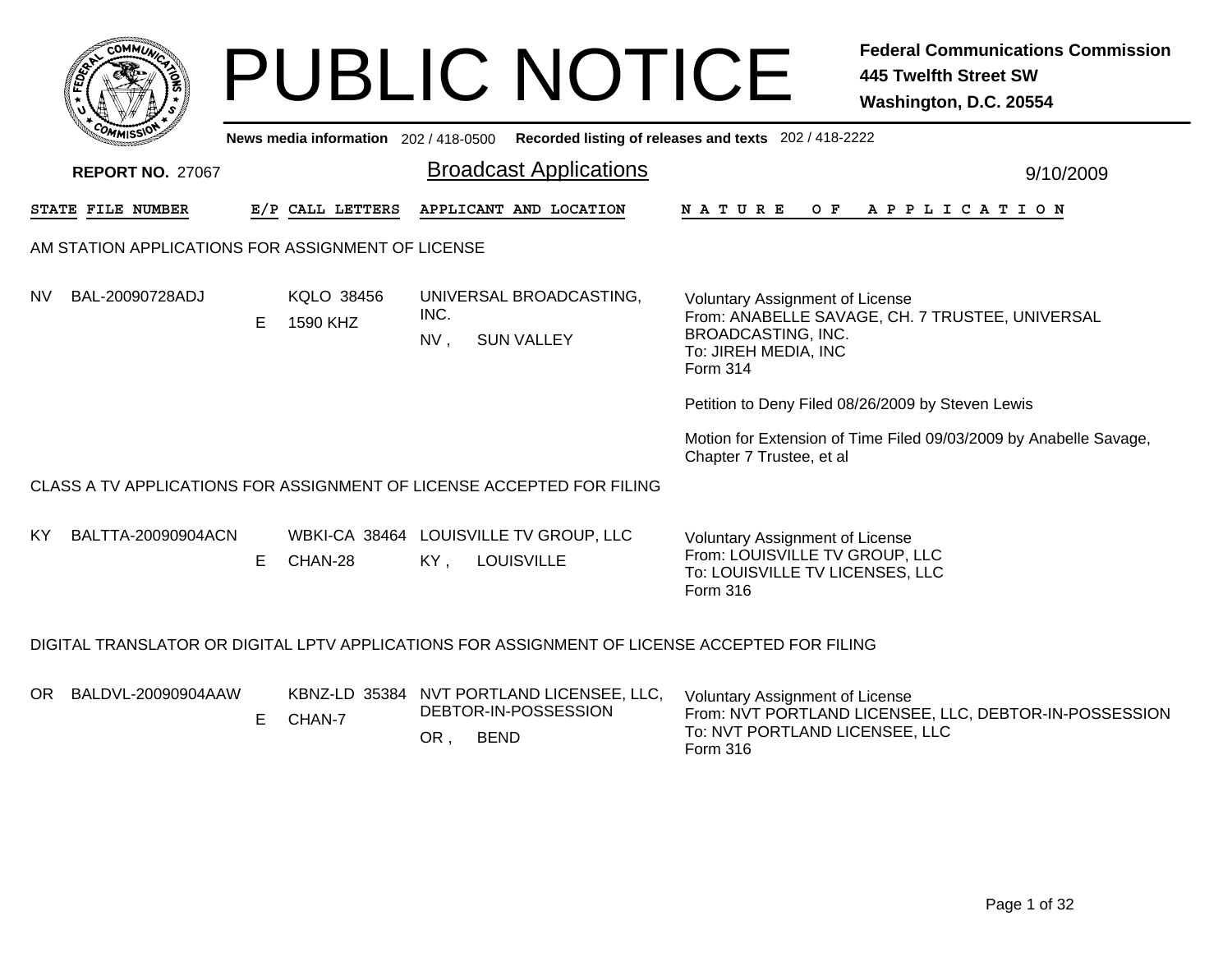|           | <b>COMMUNT</b> |   |
|-----------|----------------|---|
| EDE)<br>c |                | ્ |
|           |                |   |
|           | COM<br>MISS    |   |

|                | ַיכּבוואוייַ            |    |                               |        | News media information 202/418-0500 Recorded listing of releases and texts 202/418-2222 |                                                                                                                                                    |           |
|----------------|-------------------------|----|-------------------------------|--------|-----------------------------------------------------------------------------------------|----------------------------------------------------------------------------------------------------------------------------------------------------|-----------|
|                | <b>REPORT NO. 27067</b> |    |                               |        | <b>Broadcast Applications</b>                                                           |                                                                                                                                                    | 9/10/2009 |
|                | STATE FILE NUMBER       |    | E/P CALL LETTERS              |        | APPLICANT AND LOCATION                                                                  | NATURE<br>$O$ $F$<br>A P P L I C A T I O N                                                                                                         |           |
|                |                         |    |                               |        | DIGITAL TV APPLICATIONS FOR ASSIGNMENT OF LICENSE ACCEPTED FOR FILING                   |                                                                                                                                                    |           |
| AL             | BALCDT-20090904AAI      | E. | <b>WIAT 5360</b><br>CHAN-30   | AL,    | NVT BIRMINGHAM LICENSEE,<br>LLC, DEBTOR-IN-POSSESSION<br><b>BIRMINGHAM</b>              | <b>Voluntary Assignment of License</b><br>From: NVT BIRMINGHAM LICENSEE, LLC, DEBTOR-IN-POSSESSION<br>To: NVT BIRMINGHAM LICENSEE, LLC<br>Form 316 |           |
| H <sub>l</sub> | BALCDT-20090904AAK      | E. | CHAN-8                        | $HI$ . | KHON-TV 4144 NVT HAWAII LICENSEE, LLC,<br>DEBTOR-IN-POSSESSION<br><b>HONOLULU</b>       | <b>Voluntary Assignment of License</b><br>From: NVT HAWAII LICENSEE, LLC, DEBTOR-IN-POSSESSION<br>To: NVT HAWAII LICENSEE, LLC<br>Form 316         |           |
| HI             | BALCDT-20090904AAL      | E. | <b>KAII-TV 4145</b><br>CHAN-7 | HI,    | NVT HAWAII LICENSEE, LLC,<br>DEBTOR-IN-POSSESSION<br>WAILUKU                            | <b>Voluntary Assignment of License</b><br>From: NVT HAWAII LICENSEE, LLC, DEBTOR-IN-POSSESSION<br>To: NVT HAWAII LICENSEE, LLC<br><b>Form 316</b>  |           |
| HI             | BALCDT-20090904AAM      | E  | CHAN-11                       | $HI$ , | KHAW-TV 4146 NVT HAWAII LICENSEE, LLC,<br>DEBTOR-IN-POSSESSION<br><b>HILO</b>           | Voluntary Assignment of License<br>From: NVT HAWAII LICENSEE, LLC, DEBTOR-IN-POSSESSION<br>To: NVT HAWAII LICENSEE, LLC<br>Form 316                |           |
| IA             | BALCDT-20090904AAO      | E  | KIMT 66402<br>CHAN-42         | IA,    | NVT MASON CITY LICENSEE, LLC<br>DEBTOR-IN-POSSESSION<br><b>MASON CITY</b>               | <b>Voluntary Assignment of License</b><br>From: NVT MASON CITY LICENSEE, LLC, DEBTOR-IN-POSSESSION<br>To: NVT MASON CITY LICENSEE, LLC<br>Form 316 |           |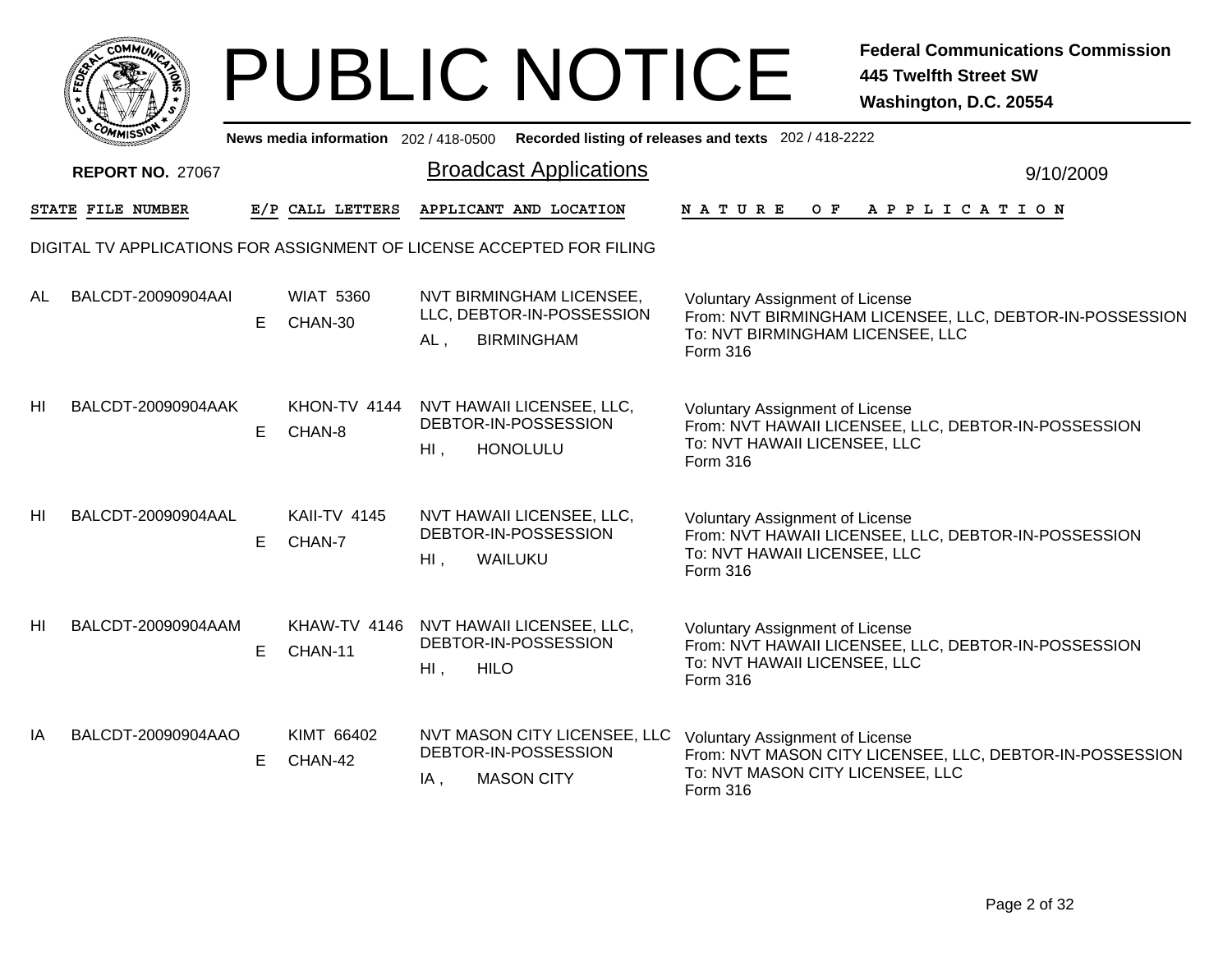

|           | <u>ייכצוואוליי</u>      |    |                                 | News media information 202/418-0500 Recorded listing of releases and texts 202/418-2222 |                                                                                                                                                                                |
|-----------|-------------------------|----|---------------------------------|-----------------------------------------------------------------------------------------|--------------------------------------------------------------------------------------------------------------------------------------------------------------------------------|
|           | <b>REPORT NO. 27067</b> |    |                                 | <b>Broadcast Applications</b>                                                           | 9/10/2009                                                                                                                                                                      |
|           | STATE FILE NUMBER       |    | E/P CALL LETTERS                | APPLICANT AND LOCATION                                                                  | <b>NATURE</b><br>O F<br>A P P L I C A T I O N                                                                                                                                  |
|           |                         |    |                                 | DIGITAL TV APPLICATIONS FOR ASSIGNMENT OF LICENSE ACCEPTED FOR FILING                   |                                                                                                                                                                                |
|           | OR BALCDT-20090904AAP   | E. | <b>KOIN 35380</b><br>CHAN-40    | NVT PORTLAND LICENSEE, LLC,<br>DEBTOR-IN-POSSESSION<br><b>PORTLAND</b><br>OR.           | <b>Voluntary Assignment of License</b><br>From: NVT PORTLAND LICENSEE, LLC, DEBTOR-IN-POSSESSION<br>To: NVT PORTLAND LICENSEE, LLC<br>Form 316                                 |
| <b>SC</b> | BALCDT-20090904AAZ      | E. | <b>WTGS 27245</b><br>CHAN-28    | PBC BROADCASTING OF<br>SAVANNAH LICENSE, LLC,<br>DEBTOR-IN-POSS.<br>SC,<br>HARDEEVILLE  | <b>Voluntary Assignment of License</b><br>From: PBC BROADCASTING OF SAVANNAH LICENSE, LLC,<br>DEBTOR-IN-POSS.<br>To: PBC BROADCASTING OF SAVANNAH LICENSE, LLC<br>Form 316     |
| GA        | BALCDT-20090904ABA      | E. | <b>WJCL 37174</b><br>CHAN-22    | NVT SAVANNAH LICENSEE, LLC,<br>DEBTOR-IN-POSSESSION<br>GA,<br>SAVANNAH                  | Voluntary Assignment of License<br>From: NVT SAVANNAH LICENSEE, LLC, DEBTOR-IN-POSSESSION<br>To: NVT SAVANNAH LICENSEE, LLC<br>Form 316                                        |
| OH        | BALCDT-20090904ABP      | E. | <b>WYTV 4693</b><br>CHAN-36     | PBC BROADCASTING OF<br>YOUNGSTOWN LICENSE, LLC,<br>DEBTOR-IN-POSS.<br>YOUNGSTOWN<br>OH. | <b>Voluntary Assignment of License</b><br>From: PBC BROADCASTING OF YOUNGSTOWN LICENSE, LLC,<br>DEBTOR-IN-POSS.<br>To: PBC BROADCASTING OF YOUNGSTOWN LICENSE, LLC<br>Form 316 |
| KY.       | BALCDT-20090904ACM      | E. | <b>WBKI-TV 25173</b><br>CHAN-19 | LOUISVILLE TV GROUP, LLC<br><b>CAMPBELLSVILLE</b><br>KY,                                | <b>Voluntary Assignment of License</b><br>From: LOUISVILLE TV GROUP, LLC<br>To: LOUISVILLE TV LICENSES, LLC<br>Form 316                                                        |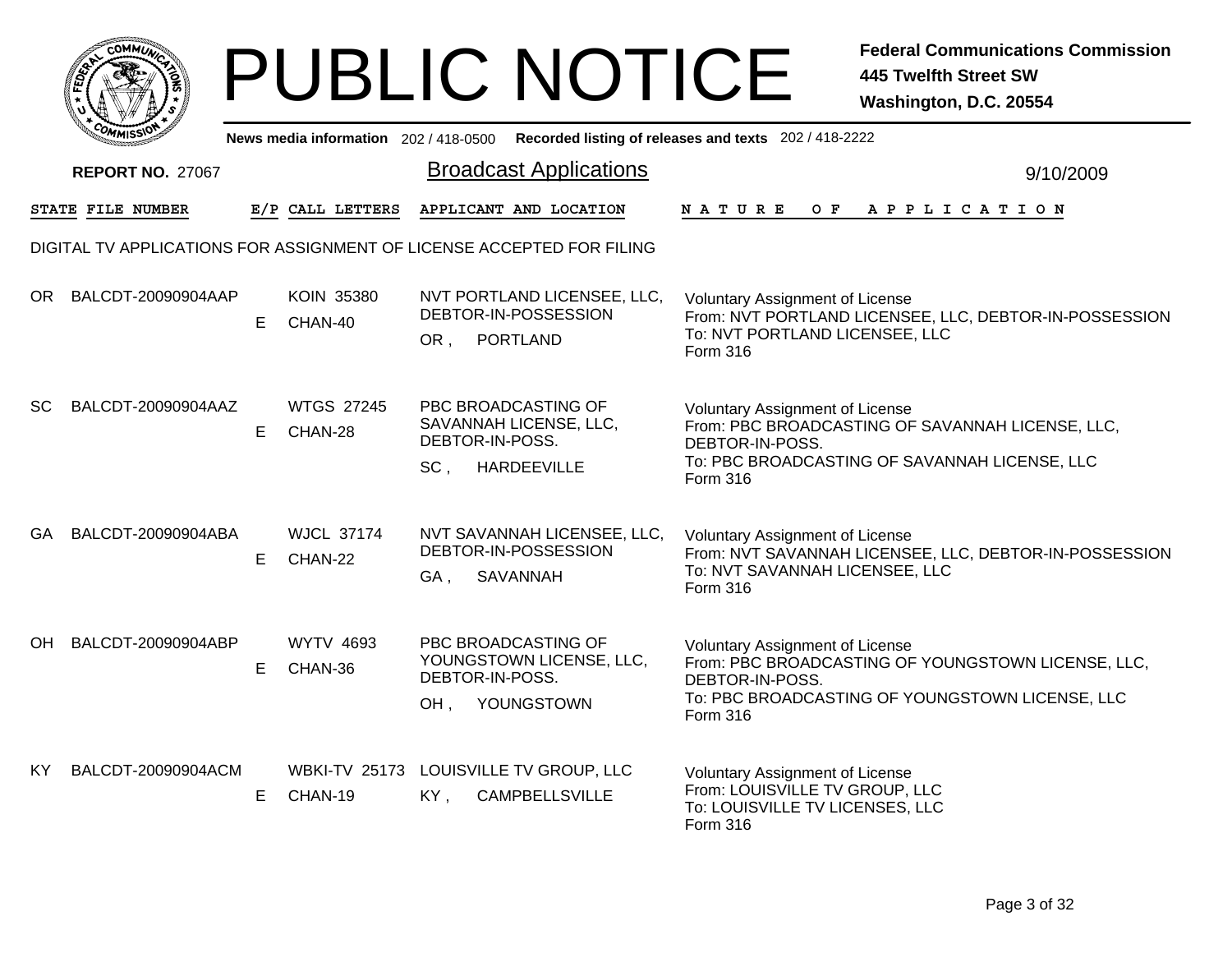| 4077<br>4               | New |
|-------------------------|-----|
| <b>REPORT NO. 27067</b> |     |

|     | יככוומיי                                          |   |                                             |                                 | News media information 202/418-0500 Recorded listing of releases and texts 202/418-2222 |                                                                                                                                    |           |
|-----|---------------------------------------------------|---|---------------------------------------------|---------------------------------|-----------------------------------------------------------------------------------------|------------------------------------------------------------------------------------------------------------------------------------|-----------|
|     | <b>REPORT NO. 27067</b>                           |   |                                             |                                 | <b>Broadcast Applications</b>                                                           |                                                                                                                                    | 9/10/2009 |
|     | STATE FILE NUMBER                                 |   | E/P CALL LETTERS                            |                                 | APPLICANT AND LOCATION                                                                  | <b>NATURE</b><br>O F<br>A P P L I C A T I O N                                                                                      |           |
|     |                                                   |   |                                             |                                 | FM STATION APPLICATIONS FOR ASSIGNMENT OF LICENSE ACCEPTED FOR FILING                   |                                                                                                                                    |           |
| MO. | BALH-20090904ADR                                  | E | <b>KAUL 86018</b><br>106.7 MHZ              | CENTER, INC.<br>MO <sub>1</sub> | NEW LIFE EVANGELISTIC<br><b>ELLINGTON</b>                                               | <b>Voluntary Assignment of License</b><br>From: NEW LIFE EVANGELISTIC CENTER, INC.<br>To: DOCKINS BROADCAST GROUP, LLC<br>Form 314 |           |
|     | FM STATION APPLICATIONS FOR ASSIGNMENT OF LICENSE |   |                                             |                                 |                                                                                         |                                                                                                                                    |           |
| NY. | BALH-20090716ADE                                  | E | WQXR-FM<br>29022<br>96.3 MHZ                | <b>LLC</b><br>NY,               | THE NEW YORK TIMES RADIO<br><b>NEW YORK</b>                                             | Voluntary Assignment of License, as amended<br>From: THE NEW YORK TIMES RADIO, LLC<br>To: WADO-AM LICENSE CORP.<br><b>Form 314</b> |           |
|     |                                                   |   |                                             |                                 |                                                                                         | Informal Objection Filed 08/12/2009 by David Gerstein                                                                              |           |
|     |                                                   |   |                                             |                                 |                                                                                         | Granted by Letter DA 09-2021                                                                                                       |           |
|     |                                                   |   |                                             |                                 | FM TRANSLATOR APPLICATIONS FOR ASSIGNMENT OF LICENSE ACCEPTED FOR FILING                |                                                                                                                                    |           |
| МO  | BALFT-20090904ABT                                 | E | K227BK 152459 HORIZON CHRISTIAN<br>93.3 MHZ | <b>FELLOWSHIP</b><br>MO,        | <b>MALDEN</b>                                                                           | <b>Voluntary Assignment of License</b><br>From: HORIZON CHRISTIAN FELLOWSHIP<br>To: DOCKINS TELECOMMUNICATIONS, INC.<br>Form 345   |           |
| RI. | BALFT-20090904ACQ                                 | E | 104.7 MHZ                                   | MESA, INC.<br>$R1$ ,            | W284BA 156672 CALVARY CHAPEL OF COSTA<br><b>WARWICK</b>                                 | Voluntary Assignment of License<br>From: CALVARY CHAPEL OF COSTA MESA, INC.<br>To: EDUCATIONAL MEDIA FOUNDATION<br>Form 345        |           |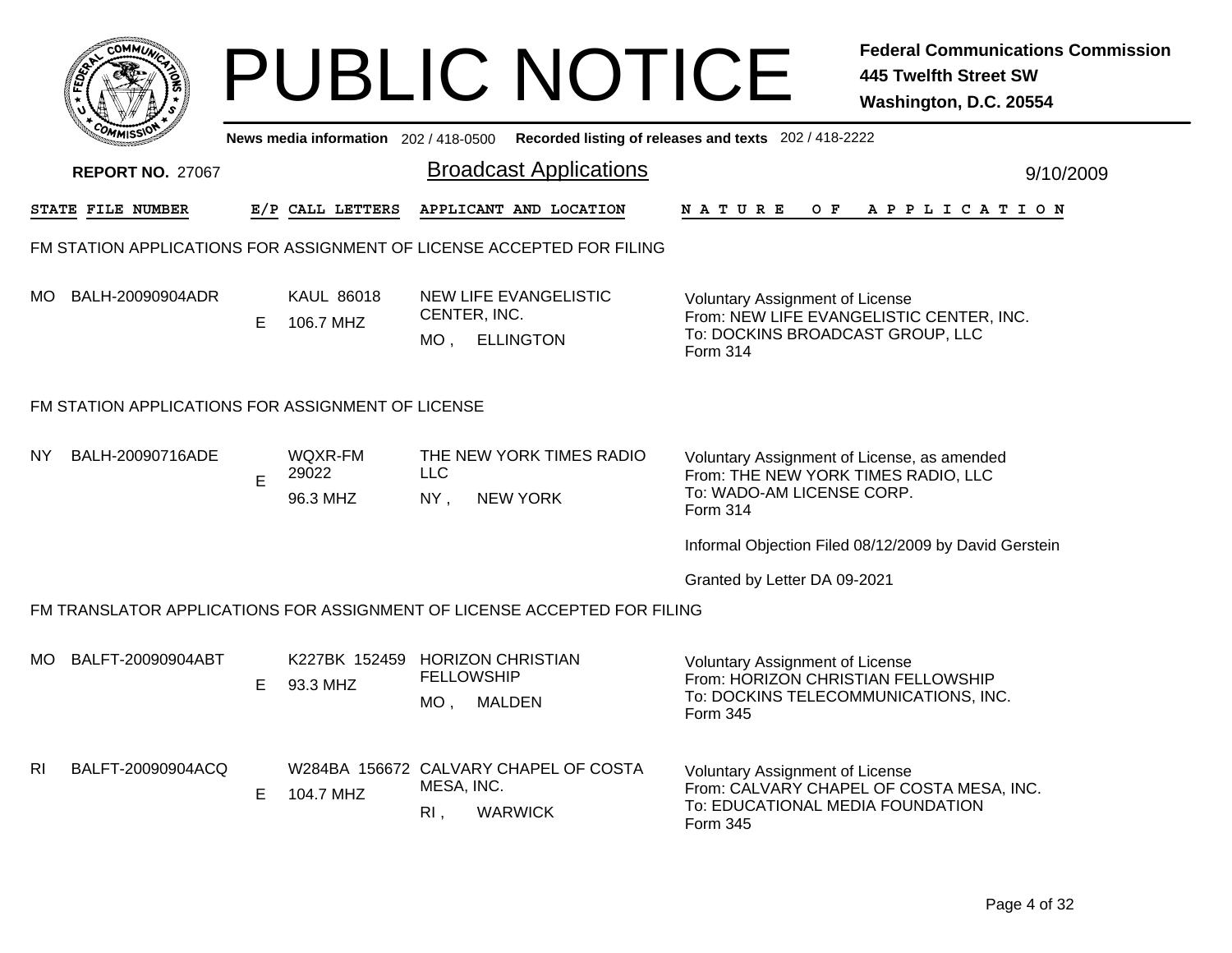|     |                                                                          |    |                                              |                          | <b>PUBLIC NOTICE</b>                                                                     |                                                                                                                                    | <b>Federal Communications Commission</b><br><b>445 Twelfth Street SW</b><br>Washington, D.C. 20554 |  |  |  |  |
|-----|--------------------------------------------------------------------------|----|----------------------------------------------|--------------------------|------------------------------------------------------------------------------------------|------------------------------------------------------------------------------------------------------------------------------------|----------------------------------------------------------------------------------------------------|--|--|--|--|
|     |                                                                          |    | News media information 202 / 418-0500        |                          |                                                                                          | Recorded listing of releases and texts 202 / 418-2222                                                                              |                                                                                                    |  |  |  |  |
|     | <b>REPORT NO. 27067</b>                                                  |    |                                              |                          | <b>Broadcast Applications</b>                                                            |                                                                                                                                    | 9/10/2009                                                                                          |  |  |  |  |
|     | STATE FILE NUMBER                                                        |    | E/P CALL LETTERS                             |                          | APPLICANT AND LOCATION                                                                   | <b>NATURE</b>                                                                                                                      | OF APPLICATION                                                                                     |  |  |  |  |
|     | FM TRANSLATOR APPLICATIONS FOR ASSIGNMENT OF LICENSE ACCEPTED FOR FILING |    |                                              |                          |                                                                                          |                                                                                                                                    |                                                                                                    |  |  |  |  |
| NC. | BALFT-20090904ADG                                                        | E. | W288BU 154202 EDUCATIONAL MEDIA<br>105.5 MHZ | <b>FOUNDATION</b><br>NC, | <b>DURHAM</b>                                                                            | Voluntary Assignment of License<br>From: EDUCATIONAL MEDIA FOUNDATION<br>To: CALVARY CHAPEL OF COSTA MESA, INC.<br>Form 345        |                                                                                                    |  |  |  |  |
| МT  | BALFT-20090904ADH                                                        | E. | K296EM 71835<br>107.1 MHZ                    | <b>FOUNDATION</b><br>MT, | <b>EDUCATIONAL MEDIA</b><br><b>BILLINGS</b>                                              | <b>Voluntary Assignment of License</b><br>From: EDUCATIONAL MEDIA FOUNDATION<br>To: CALVARY CHAPEL OF COSTA MESA, INC.<br>Form 345 |                                                                                                    |  |  |  |  |
| IL  | BALFT-20090904ADJ                                                        | E. | 92.7 MHZ                                     | IL,                      | W224BX 149358 RADIO ASSIST MINISTRY, INC.<br>LE ROY                                      | <b>Voluntary Assignment of License</b><br>From: RADIO ASSIST MINISTRY, INC.<br>Form 345                                            | To: SAGA COMMUNICATIONS OF ILLINOIS, LLC                                                           |  |  |  |  |
| AL  | BALFT-20090908AAE                                                        | E. | 96.5 MHZ                                     | AL,                      | W243CN 150072 RADIO ASSIST MINISTRY, INC.<br><b>EUFAULA</b>                              | Voluntary Assignment of License<br>From: RADIO ASSIST MINISTRY, INC.<br>Form 345                                                   | To: ALEXANDER BROADCASTING COMPANY, LLC                                                            |  |  |  |  |
|     |                                                                          |    |                                              |                          | TV TRANSLATOR OR LPTV STATION APPLICATIONS FOR ASSIGNMENT OF LICENSE ACCEPTED FOR FILING |                                                                                                                                    |                                                                                                    |  |  |  |  |
| AL  | BALTTV-20090904AAJ                                                       | E. | W04CB 5362<br>CHAN-4                         | AL,                      | NVT BIRMINGHAM LICENSEE,<br>LLC, DEBTOR-IN-POSSESSION<br>SYLACAUGA                       | Voluntary Assignment of License<br>To: NVT BIRMINGHAM LICENSEE, LLC<br>Form 316                                                    | From: NVT BIRMINGHAM LICENSEE, LLC, DEBTOR-IN-POSSESSION                                           |  |  |  |  |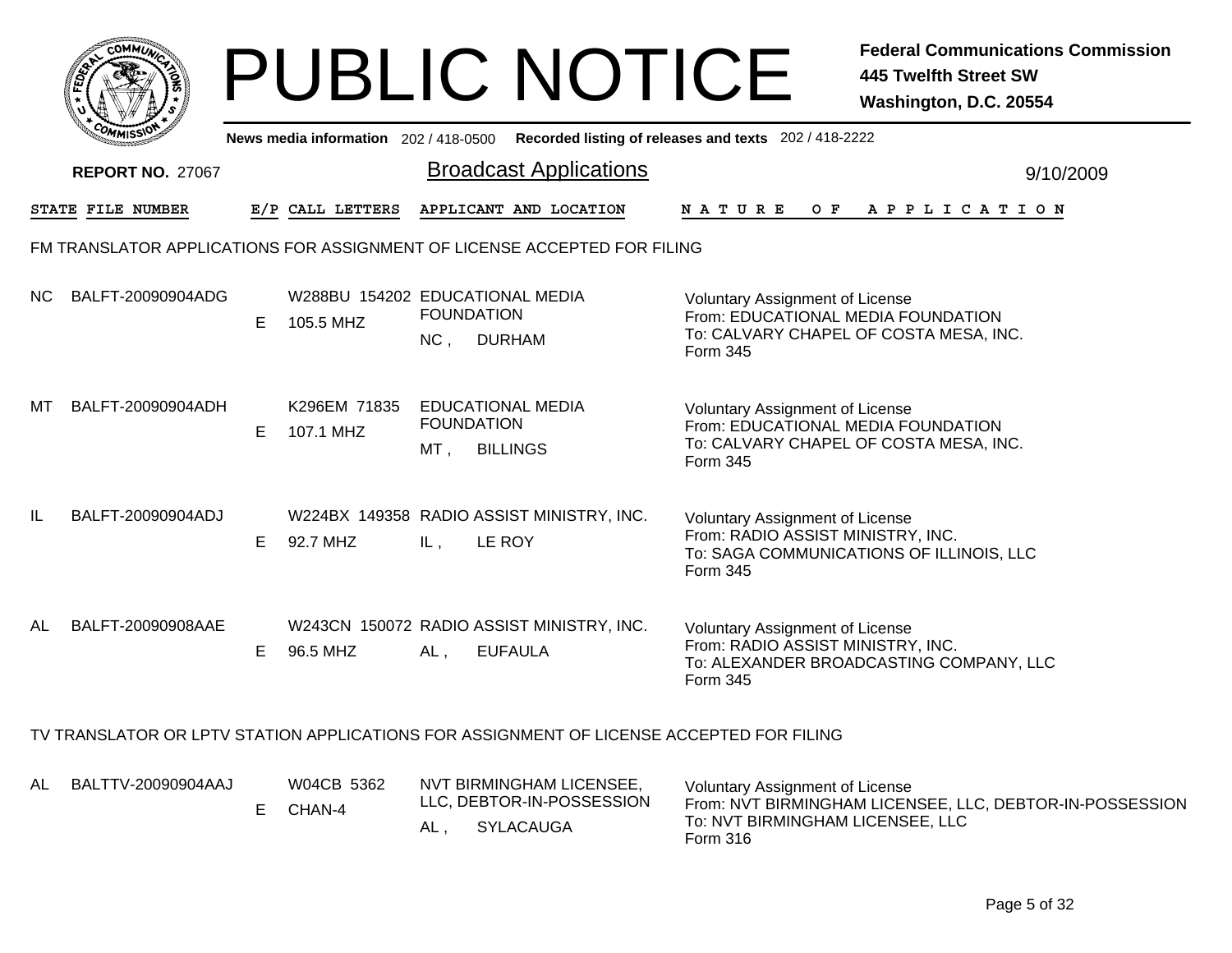|    |                                                                                          |    |                                     |                        | <b>PUBLIC NOTICE</b>                                                               |                                                                                      | <b>Federal Communications Commission</b><br><b>445 Twelfth Street SW</b><br>Washington, D.C. 20554 |
|----|------------------------------------------------------------------------------------------|----|-------------------------------------|------------------------|------------------------------------------------------------------------------------|--------------------------------------------------------------------------------------|----------------------------------------------------------------------------------------------------|
|    |                                                                                          |    | News media information 202/418-0500 |                        |                                                                                    | Recorded listing of releases and texts 202 / 418-2222                                |                                                                                                    |
|    | <b>REPORT NO. 27067</b>                                                                  |    |                                     |                        | <b>Broadcast Applications</b>                                                      |                                                                                      | 9/10/2009                                                                                          |
|    | STATE FILE NUMBER                                                                        |    | E/P CALL LETTERS                    |                        | APPLICANT AND LOCATION                                                             | N A T U R E<br>O F                                                                   | A P P L I C A T I O N                                                                              |
|    | TV TRANSLATOR OR LPTV STATION APPLICATIONS FOR ASSIGNMENT OF LICENSE ACCEPTED FOR FILING |    |                                     |                        |                                                                                    |                                                                                      |                                                                                                    |
| HI | BALTT-20090904AAN                                                                        | E. | K55DZ 4147<br>CHAN-55               | <b>LIHUE</b><br>$HI$ , | NVT HAWAII LICENSEE, LLC,<br>DEBTOR-IN-POSSESSION                                  | <b>Voluntary Assignment of License</b><br>To: NVT HAWAII LICENSEE, LLC<br>Form 316   | From: NVT HAWAII LICENSEE, LLC, DEBTOR-IN-POSSESSION                                               |
|    | OR BALTT-20090904AAQ                                                                     | E  | K38CZ 35371<br>CHAN-38              | OR.                    | NVT PORTLAND LICENSEE, LLC,<br>DEBTOR-IN-POSSESSION<br><b>LINCOLN CITY/NEWPORT</b> | <b>Voluntary Assignment of License</b><br>To: NVT PORTLAND LICENSEE, LLC<br>Form 316 | From: NVT PORTLAND LICENSEE, LLC, DEBTOR-IN-POSSESSION                                             |
|    | OR BALTT-20090904AAR                                                                     | E  | K34DC 35374<br>CHAN-34              | OR,                    | NVT PORTLAND LICENSEE, LLC,<br>DEBTOR-IN-POSSESSION<br><b>ASTORIA</b>              | <b>Voluntary Assignment of License</b><br>To: NVT PORTLAND LICENSEE, LLC<br>Form 316 | From: NVT PORTLAND LICENSEE, LLC, DEBTOR-IN-POSSESSION                                             |
| OR | BALTT-20090904AAS                                                                        | E  | K65AE 35375<br>CHAN-65              | OR,                    | NVT PORTLAND LICENSEE, LLC,<br>DEBTOR-IN-POSSESSION<br><b>TERREBONNE</b>           | Voluntary Assignment of License<br>To: NVT PORTLAND LICENSEE, LLC<br>Form 316        | From: NVT PORTLAND LICENSEE, LLC, DEBTOR-IN-POSSESSION                                             |
|    | OR BALTT-20090904AAT                                                                     | E. | K64BK 35376<br>CHAN-64              | OR, THE DALLES         | NVT PORTLAND LICENSEE, LLC,<br>DEBTOR-IN-POSSESSION                                | <b>Voluntary Assignment of License</b><br>To: NVT PORTLAND LICENSEE, LLC<br>Form 316 | From: NVT PORTLAND LICENSEE, LLC, DEBTOR-IN-POSSESSION                                             |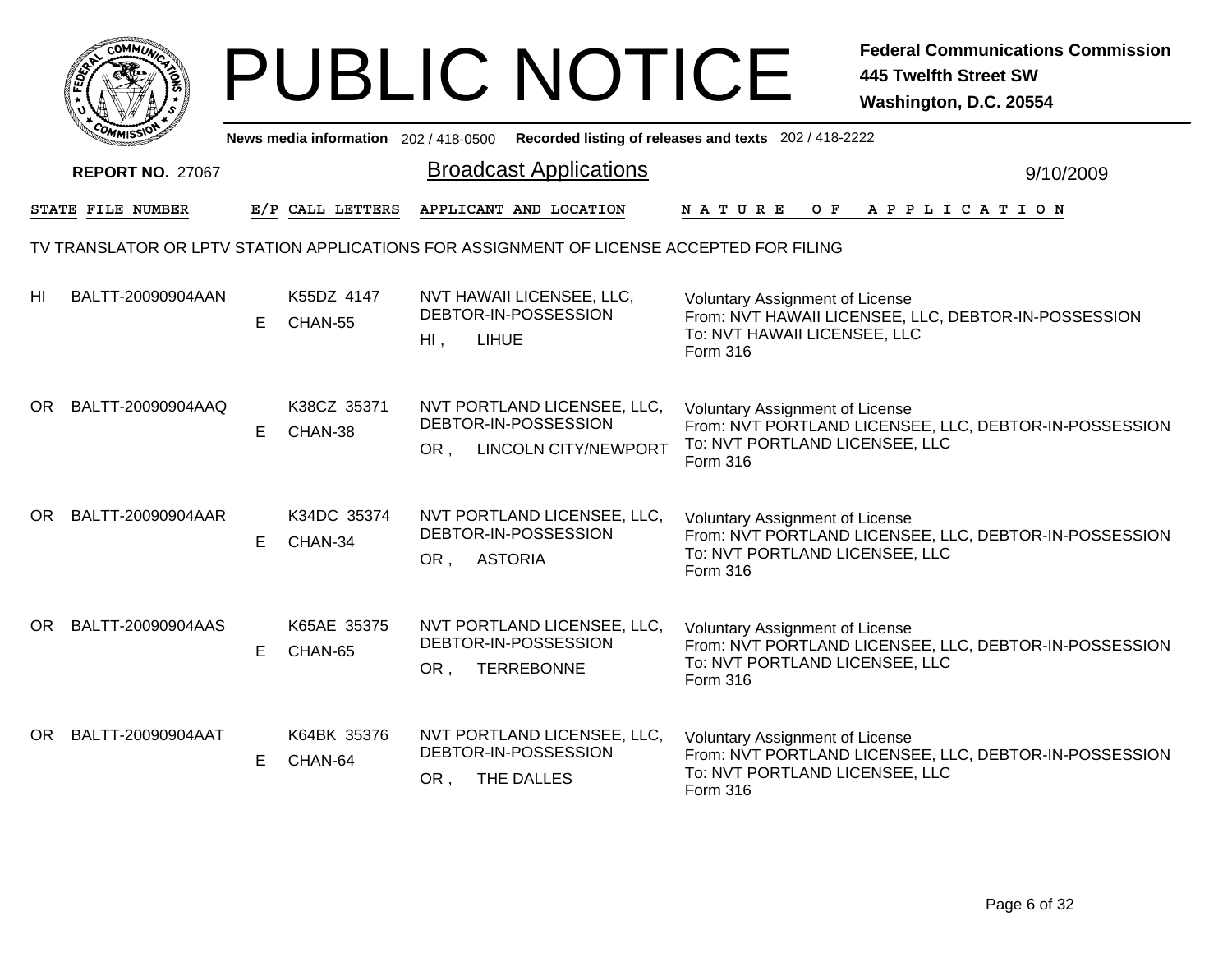|                                                                                          |                          |    |                              |                                                                                | <b>PUBLIC NOTICE</b>     |                                                                                                         | <b>Federal Communications Commission</b><br><b>445 Twelfth Street SW</b><br>Washington, D.C. 20554 |  |  |  |
|------------------------------------------------------------------------------------------|--------------------------|----|------------------------------|--------------------------------------------------------------------------------|--------------------------|---------------------------------------------------------------------------------------------------------|----------------------------------------------------------------------------------------------------|--|--|--|
|                                                                                          |                          |    |                              |                                                                                |                          | News media information 202 / 418-0500 Recorded listing of releases and texts 202 / 418-2222             |                                                                                                    |  |  |  |
|                                                                                          | <b>REPORT NO. 27067</b>  |    |                              | <b>Broadcast Applications</b>                                                  |                          |                                                                                                         | 9/10/2009                                                                                          |  |  |  |
|                                                                                          | <b>STATE FILE NUMBER</b> |    | E/P CALL LETTERS             | APPLICANT AND LOCATION                                                         |                          | <b>NATURE</b><br>O F                                                                                    | APPLICATION                                                                                        |  |  |  |
| TV TRANSLATOR OR LPTV STATION APPLICATIONS FOR ASSIGNMENT OF LICENSE ACCEPTED FOR FILING |                          |    |                              |                                                                                |                          |                                                                                                         |                                                                                                    |  |  |  |
| OR                                                                                       | BALTT-20090904AAU        | E. | K52AK 35381<br>CHAN-52       | NVT PORTLAND LICENSEE, LLC,<br>DEBTOR-IN-POSSESSION<br>OR,                     | PRINEVILLE, ETC.         | Voluntary Assignment of License<br>To: NVT PORTLAND LICENSEE, LLC<br>Form 316                           | From: NVT PORTLAND LICENSEE, LLC, DEBTOR-IN-POSSESSION                                             |  |  |  |
|                                                                                          | WA BALTT-20090904AAV     | E  | K63AW 35382<br>CHAN-63       | NVT PORTLAND LICENSEE, LLC,<br>DEBTOR-IN-POSSESSION<br>WA,                     | <b>GRAYS RIVER, ETC.</b> | <b>Voluntary Assignment of License</b><br>To: NVT PORTLAND LICENSEE, LLC<br>Form 316                    | From: NVT PORTLAND LICENSEE, LLC, DEBTOR-IN-POSSESSION                                             |  |  |  |
|                                                                                          | OR BALTT-20090904AAX     | E. | K52ET 67106<br>CHAN-52       | NVT PORTLAND LICENSEE, LLC,<br>DEBTOR-IN-POSSESSION<br><b>TILLAMOOK</b><br>OR, |                          | Voluntary Assignment of License<br>To: NVT PORTLAND LICENSEE, LLC<br>Form 316                           | From: NVT PORTLAND LICENSEE, LLC, DEBTOR-IN-POSSESSION                                             |  |  |  |
|                                                                                          | OR BAPTT-20090904AAY     | E. | K51IU 130018<br>CHAN-51      | NVT PORTLAND LICENSEE, LLC,<br>DEBTOR-IN-POSSESSION<br>OR.                     | <b>BLACK BUTTE RANCH</b> | <b>Voluntary Assignment of License</b><br>To: NVT PORTLAND LICENSEE, LLC<br>Form 316                    | From: NVT PORTLAND LICENSEE, LLC, DEBTOR-IN-POSSESSION                                             |  |  |  |
| FL.                                                                                      | BALTTL-20090904ACO       | E  | WGAY-LP<br>130544<br>CHAN-41 | PARADISE TV, LLC<br><b>KEY WEST</b><br>FL,                                     |                          | <b>Voluntary Assignment of License</b><br>From: PARADISE TV, LLC<br>To: THREE GRAND TV, LLC<br>Form 345 |                                                                                                    |  |  |  |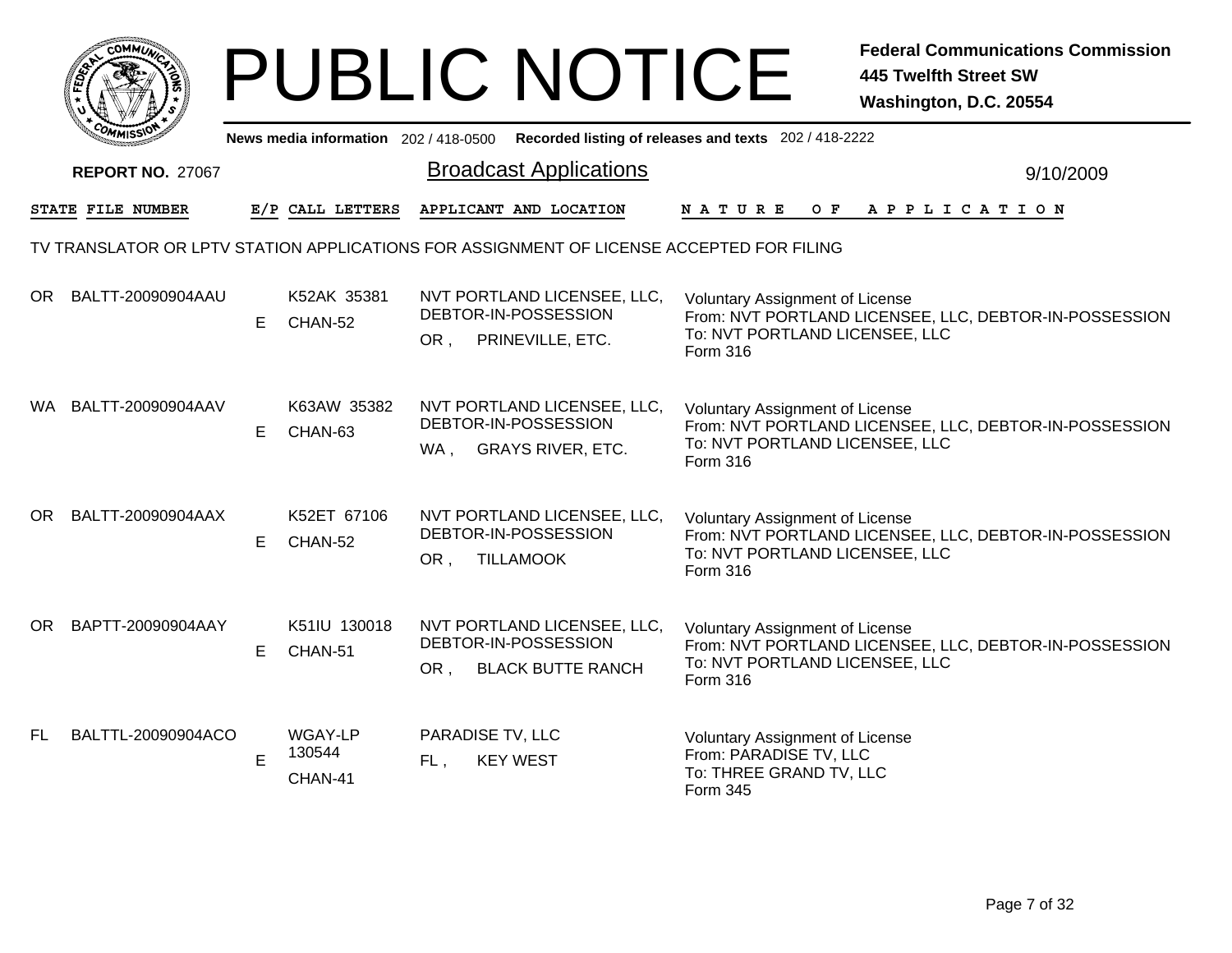| Recorded listing of releases and texts 202 / 418-2222<br>News media information 202 / 418-0500<br><b>Broadcast Applications</b><br><b>REPORT NO. 27067</b><br>9/10/2009<br>E/P CALL LETTERS<br>APPLICANT AND LOCATION<br>STATE FILE NUMBER<br>N A T U R E<br>O F<br>A P P L I C A T I O N<br>FM STATION APPLICATIONS FOR ASSIGNMENT OF PERMIT ACCEPTED FOR FILING<br>BAPH-20090903ADN<br><b>WNCM 170946</b><br>CAPITOL BROADCASTING<br>NC.<br>Voluntary Assignment of Construction Permit<br>COMPANY, INC.<br>From: CAPITOL BROADCASTING COMPANY, INC.<br>Е<br>103.1 MHZ<br>To: WNCM-FM, LLC<br>NC <sub>1</sub><br><b>SHARPSBURG</b><br>Form 316<br>AM STATION APPLICATIONS FOR AUXILIARY PERMIT ACCEPTED FOR FILING<br>KTBK 33683<br><b>BUSTOS MEDIA OF SEATTLE</b><br>BXP-20090904ABQ<br>WA .<br>CP for auxiliary purposes.<br>LICENSE, LLC<br>Е<br>1210 KHZ<br>WA, AUBURN-FEDERAL WAY<br>DIGITAL TRANSLATOR OR DIGITAL LPTV APPLICATIONS FOR DIGITAL COMPANION CHANNEL ACCEPTED FOR FILING<br>BDCC-20090908AAD<br>NEW 183194<br><b>BRUNO GOODWORTH</b><br>WV.<br>Minor change of callsign.<br>NETWORK, INC.<br>E.<br>CHAN-18<br>WV, WEIRTON<br>DIGITAL CLASS A TV APPLICATIONS FOR DIGITAL FLASH CUT ACCEPTED FOR FILING<br>BDFCDTA-20090908AAC<br>WVTX-CA 68408 BRUNO GOODWORTH<br>OH.<br>Minor change of callsign WVTX-CA.<br>NETWORK, INC.<br>Е<br>CHAN-28 | <b>COMMUN</b> |  |     | <b>PUBLIC NOTICE</b> | <b>Federal Communications Commission</b><br><b>445 Twelfth Street SW</b><br>Washington, D.C. 20554 |
|------------------------------------------------------------------------------------------------------------------------------------------------------------------------------------------------------------------------------------------------------------------------------------------------------------------------------------------------------------------------------------------------------------------------------------------------------------------------------------------------------------------------------------------------------------------------------------------------------------------------------------------------------------------------------------------------------------------------------------------------------------------------------------------------------------------------------------------------------------------------------------------------------------------------------------------------------------------------------------------------------------------------------------------------------------------------------------------------------------------------------------------------------------------------------------------------------------------------------------------------------------------------------------------------------------------------------------------------------------------|---------------|--|-----|----------------------|----------------------------------------------------------------------------------------------------|
|                                                                                                                                                                                                                                                                                                                                                                                                                                                                                                                                                                                                                                                                                                                                                                                                                                                                                                                                                                                                                                                                                                                                                                                                                                                                                                                                                                  |               |  |     |                      |                                                                                                    |
|                                                                                                                                                                                                                                                                                                                                                                                                                                                                                                                                                                                                                                                                                                                                                                                                                                                                                                                                                                                                                                                                                                                                                                                                                                                                                                                                                                  |               |  |     |                      |                                                                                                    |
|                                                                                                                                                                                                                                                                                                                                                                                                                                                                                                                                                                                                                                                                                                                                                                                                                                                                                                                                                                                                                                                                                                                                                                                                                                                                                                                                                                  |               |  |     |                      |                                                                                                    |
|                                                                                                                                                                                                                                                                                                                                                                                                                                                                                                                                                                                                                                                                                                                                                                                                                                                                                                                                                                                                                                                                                                                                                                                                                                                                                                                                                                  |               |  |     |                      |                                                                                                    |
|                                                                                                                                                                                                                                                                                                                                                                                                                                                                                                                                                                                                                                                                                                                                                                                                                                                                                                                                                                                                                                                                                                                                                                                                                                                                                                                                                                  |               |  |     |                      |                                                                                                    |
|                                                                                                                                                                                                                                                                                                                                                                                                                                                                                                                                                                                                                                                                                                                                                                                                                                                                                                                                                                                                                                                                                                                                                                                                                                                                                                                                                                  |               |  |     |                      |                                                                                                    |
|                                                                                                                                                                                                                                                                                                                                                                                                                                                                                                                                                                                                                                                                                                                                                                                                                                                                                                                                                                                                                                                                                                                                                                                                                                                                                                                                                                  |               |  |     |                      |                                                                                                    |
|                                                                                                                                                                                                                                                                                                                                                                                                                                                                                                                                                                                                                                                                                                                                                                                                                                                                                                                                                                                                                                                                                                                                                                                                                                                                                                                                                                  |               |  |     |                      |                                                                                                    |
|                                                                                                                                                                                                                                                                                                                                                                                                                                                                                                                                                                                                                                                                                                                                                                                                                                                                                                                                                                                                                                                                                                                                                                                                                                                                                                                                                                  |               |  |     |                      |                                                                                                    |
|                                                                                                                                                                                                                                                                                                                                                                                                                                                                                                                                                                                                                                                                                                                                                                                                                                                                                                                                                                                                                                                                                                                                                                                                                                                                                                                                                                  |               |  |     |                      |                                                                                                    |
| <b>BRIDGEPORT</b>                                                                                                                                                                                                                                                                                                                                                                                                                                                                                                                                                                                                                                                                                                                                                                                                                                                                                                                                                                                                                                                                                                                                                                                                                                                                                                                                                |               |  | OH, |                      |                                                                                                    |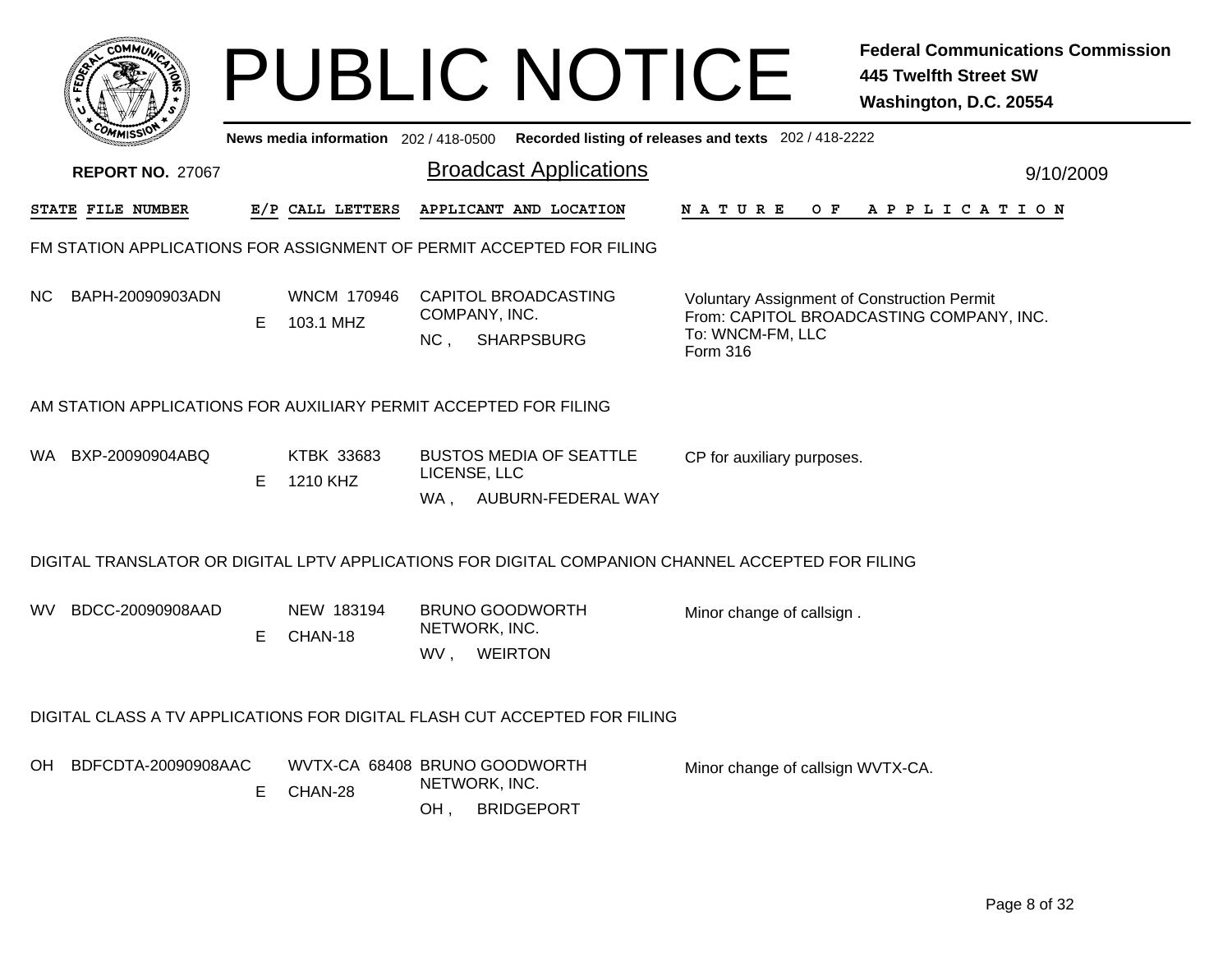|     | <b>COMMIT</b>           |    |                                    |                          | <b>PUBLIC NOTICE</b>                                                                      |                                   | <b>Federal Communications Commission</b><br><b>445 Twelfth Street SW</b><br>Washington, D.C. 20554 |
|-----|-------------------------|----|------------------------------------|--------------------------|-------------------------------------------------------------------------------------------|-----------------------------------|----------------------------------------------------------------------------------------------------|
|     |                         |    |                                    |                          | News media information 202/418-0500 Recorded listing of releases and texts 202/418-2222   |                                   |                                                                                                    |
|     | <b>REPORT NO. 27067</b> |    |                                    |                          | <b>Broadcast Applications</b>                                                             |                                   | 9/10/2009                                                                                          |
|     | STATE FILE NUMBER       |    | E/P CALL LETTERS                   |                          | APPLICANT AND LOCATION                                                                    | N A T U R E<br>O F                | A P P L I C A T I O N                                                                              |
|     |                         |    |                                    |                          | DIGITAL TRANSLATOR OR DIGITAL LPTV APPLICATIONS FOR DIGITAL FLASH CUT ACCEPTED FOR FILING |                                   |                                                                                                    |
| FL  | BDFCDTT-20090904ACD     | Е  | W29AB 74118<br>CHAN-42             | FL,                      | POST-NEWSWEEK STATIONS,<br>ORLANDO, INC.<br><b>OCALA</b>                                  | Minor change of callsign W29AB.   |                                                                                                    |
|     |                         |    |                                    |                          | DIGITAL TRANSLATOR OR DIGITAL LPTV APPLICATIONS FOR DISPLACEMENT ACCEPTED FOR FILING      |                                   |                                                                                                    |
| NM. | BDISDTT-20090904ACS     | E. | K61CN 53898<br>CHAN-50             | $NM$ ,                   | KOAT HEARST-ARGYLE<br>TELEVISION, INC.<br><b>LORDSBURG</b>                                | Minor change of callsign K61CN.   |                                                                                                    |
| NM. | BDISDTL-20090904ACT     | E. | K62CR 53888<br>CHAN-24             | NM.                      | KOAT HEARST-ARGYLE<br>TELEVISION, INC.<br><b>FARMINGTON</b>                               | Minor change of callsign K62CR.   |                                                                                                    |
| NM. | BDISDTL-20090904ACU     | E  | K66EE 53919<br>CHAN-46             | NM.                      | KOAT HEARST-ARGYLE<br>TELEVISION, INC.<br><b>HORSE SPRINGS</b>                            | Minor change of callsign K66EE.   |                                                                                                    |
| IL  | BDISDVL-20090904ADO     | E  | <b>WCHU-LP</b><br>129745<br>CHAN-7 | <b>GROUP, LLC</b><br>IL, | <b>VENTURE TECHNOLOGIES</b><br><b>CHICAGO</b>                                             | Minor change of callsign WCHU-LP. |                                                                                                    |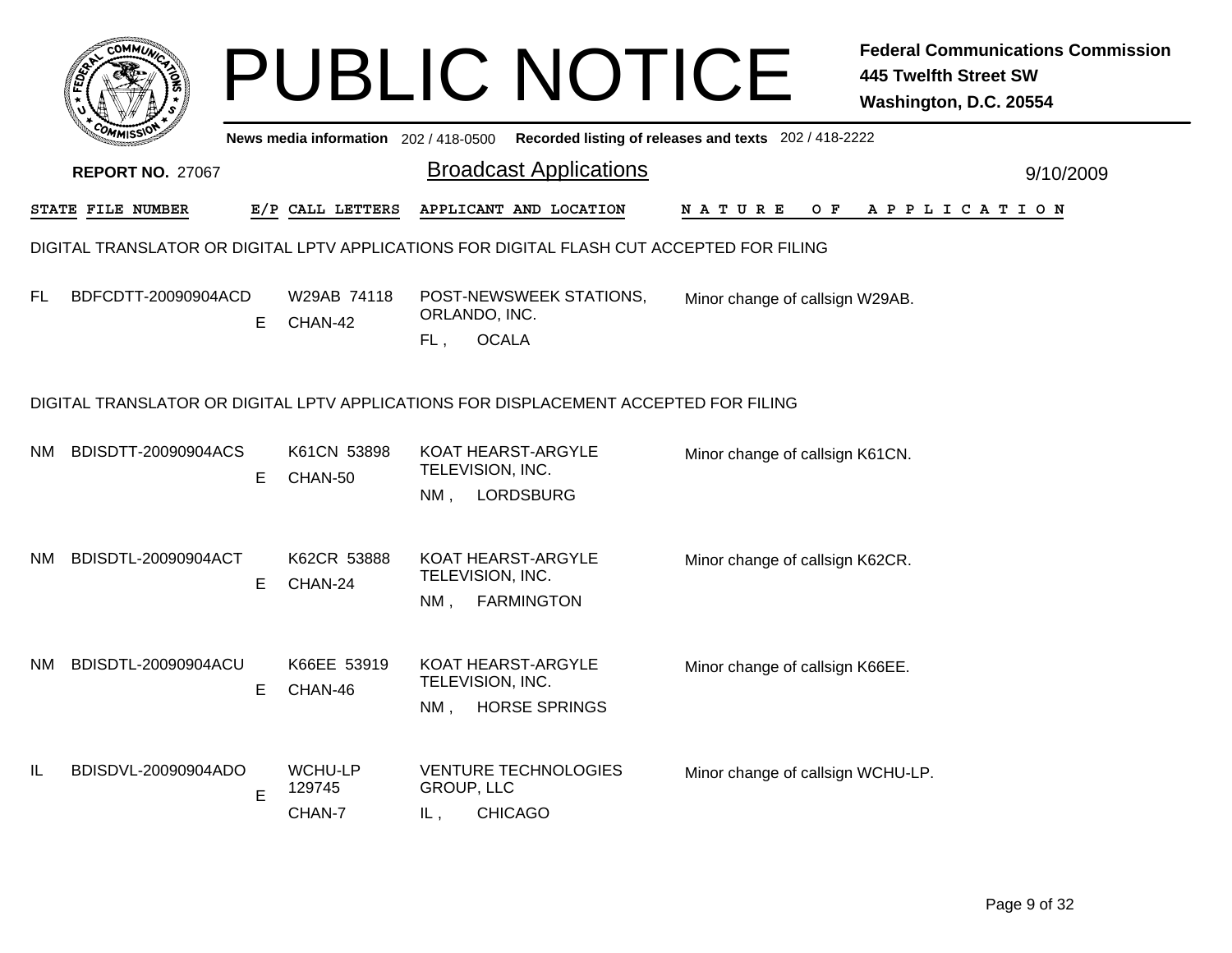|                                                                                          | <b>OMMU</b>              |    |                                     |                          | <b>PUBLIC NOTICE</b>                         |                                                                                    | <b>Federal Communications Commission</b><br><b>445 Twelfth Street SW</b><br>Washington, D.C. 20554 |  |  |
|------------------------------------------------------------------------------------------|--------------------------|----|-------------------------------------|--------------------------|----------------------------------------------|------------------------------------------------------------------------------------|----------------------------------------------------------------------------------------------------|--|--|
|                                                                                          |                          |    | News media information 202/418-0500 |                          |                                              | Recorded listing of releases and texts 202 / 418-2222                              |                                                                                                    |  |  |
|                                                                                          | <b>REPORT NO. 27067</b>  |    |                                     |                          | <b>Broadcast Applications</b>                |                                                                                    | 9/10/2009                                                                                          |  |  |
|                                                                                          | <b>STATE FILE NUMBER</b> |    | E/P CALL LETTERS                    |                          | APPLICANT AND LOCATION                       | NATURE<br>O F                                                                      | A P P L I C A T I O N                                                                              |  |  |
| DIGITAL TRANSLATOR OR DIGITAL LPTV APPLICATIONS FOR LICENSE TO COVER ACCEPTED FOR FILING |                          |    |                                     |                          |                                              |                                                                                    |                                                                                                    |  |  |
| ΙA                                                                                       | BLCDT-20090903AAI        | E. | CHAN-30                             | COMPANY, LTD.            | KCAU-TV 11265 CITADEL COMMUNICATIONS         | License to cover construction permit no: BDRTCDT-20090813ABP,<br>callsign KCAU-TV. |                                                                                                    |  |  |
|                                                                                          |                          |    |                                     | $IA$ ,                   | <b>SIOUX CITY</b>                            |                                                                                    |                                                                                                    |  |  |
| NE.                                                                                      | BLCDT-20090903AAK        | E  | <b>KLKN 11264</b><br>CHAN-31        | <b>LLC</b><br>NE,        | CITADEL COMMUNICATIONS,<br><b>LINCOLN</b>    | callsign KLKN.                                                                     | License to cover construction permit no: BDRTCDT-20090813ABW,                                      |  |  |
| GA                                                                                       | BLDTL-20090904ABS        | E  | WYGA-LD<br>168094<br>CHAN-16        | GA .                     | <b>MAKO COMMUNICATIONS</b><br><b>ATLANTA</b> | callsign WYGA-LD.                                                                  | License to cover construction permit no: BMPDTL-20090428AAB,                                       |  |  |
| ΚY                                                                                       | BLDVL-20090904ACR        | E. | W06AY 70498<br>CHAN-6               | <b>GARY WHITE</b><br>KY, | <b>LEBANON</b>                               | callsign W06AY.                                                                    | License to cover construction permit no: BMPDVL-20090519ACW,                                       |  |  |
| NV.                                                                                      | BLDTL-20090904ADF        | Е  | <b>KHMP-LP</b><br>129211<br>CHAN-18 | NV <sub>1</sub>          | <b>HILLTOP CHURCH</b><br><b>PARUMP</b>       | callsign KHMP-LP.                                                                  | License to cover construction permit no: BDFCDTL-20080821ADO,                                      |  |  |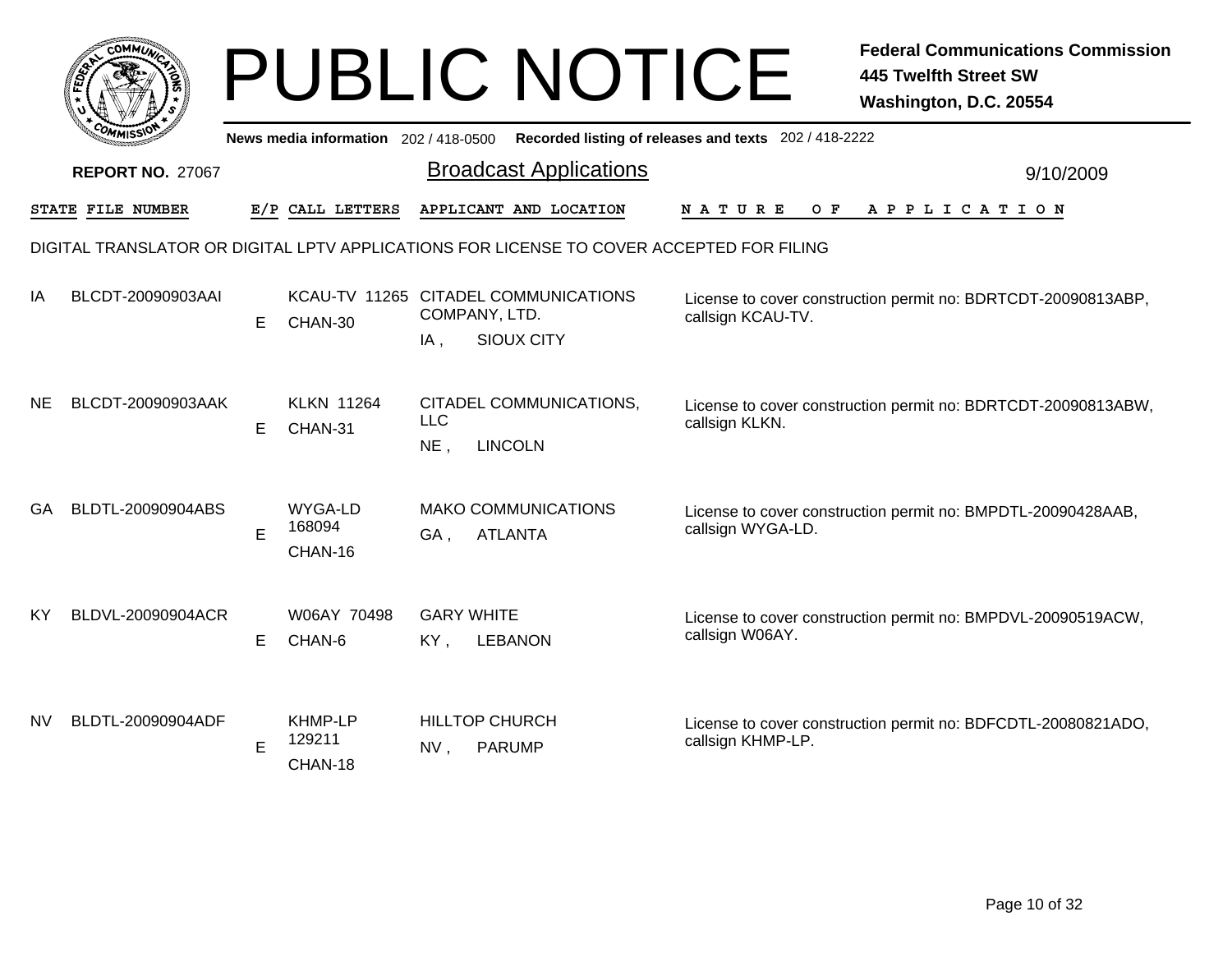|     |                                                                     |    | <b>PUBLIC NOTICE</b>                               |                   |                                                                  |                                                                                         | <b>Federal Communications Commission</b><br><b>445 Twelfth Street SW</b><br>Washington, D.C. 20554 |
|-----|---------------------------------------------------------------------|----|----------------------------------------------------|-------------------|------------------------------------------------------------------|-----------------------------------------------------------------------------------------|----------------------------------------------------------------------------------------------------|
|     |                                                                     |    |                                                    |                   |                                                                  | News media information 202/418-0500 Recorded listing of releases and texts 202/418-2222 |                                                                                                    |
|     | <b>REPORT NO. 27067</b>                                             |    |                                                    |                   | <b>Broadcast Applications</b>                                    |                                                                                         | 9/10/2009                                                                                          |
|     | STATE FILE NUMBER                                                   |    | E/P CALL LETTERS                                   |                   | APPLICANT AND LOCATION                                           |                                                                                         | NATURE OF APPLICATION                                                                              |
|     | FM STATION APPLICATIONS FOR LICENSE TO COVER ACCEPTED FOR FILING    |    |                                                    |                   |                                                                  |                                                                                         |                                                                                                    |
| MA. | BLH-20090904ACK                                                     | E. | <b>WMKK 1919</b><br>93.7 MHZ                       | <b>LLC</b><br>MA, | <b>ENTERCOM BOSTON LICENSE,</b><br><b>LAWRENCE</b>               | License to cover.                                                                       |                                                                                                    |
| AZ. | BLED-20090908AAF                                                    | E. | <b>KRMB 73746</b><br>90.1 MHZ                      | AZ,               | WORLD RADIO NETWORK, INC.<br><b>BISBEE</b>                       | License to cover.                                                                       |                                                                                                    |
|     | FM TRANSLATOR APPLICATIONS FOR LICENSE TO COVER ACCEPTED FOR FILING |    |                                                    |                   |                                                                  |                                                                                         |                                                                                                    |
| AZ. | BLFT-20090902AAF                                                    | E. | K240BD 33804<br>95.9 MHZ                           |                   | 1TV.COM, INC.<br>AZ, PUNKIN CENTER, ETC.                         | License to cover.                                                                       |                                                                                                    |
| CA. | BLFT-20090904ACH                                                    | Е  | K284AG 83228<br>104.7 MHZ                          | CA,               | <b>EDUCATIONAL MEDIA</b><br><b>FOUNDATION</b><br><b>WOODLAND</b> | License to cover.                                                                       |                                                                                                    |
| AL  | BLFT-20090904ADA                                                    | E. | W268BM 150814 EDGEWATER BROADCASTING,<br>101.5 MHZ | INC.<br>AL,       | <b>ATHENS</b>                                                    | License to cover.                                                                       |                                                                                                    |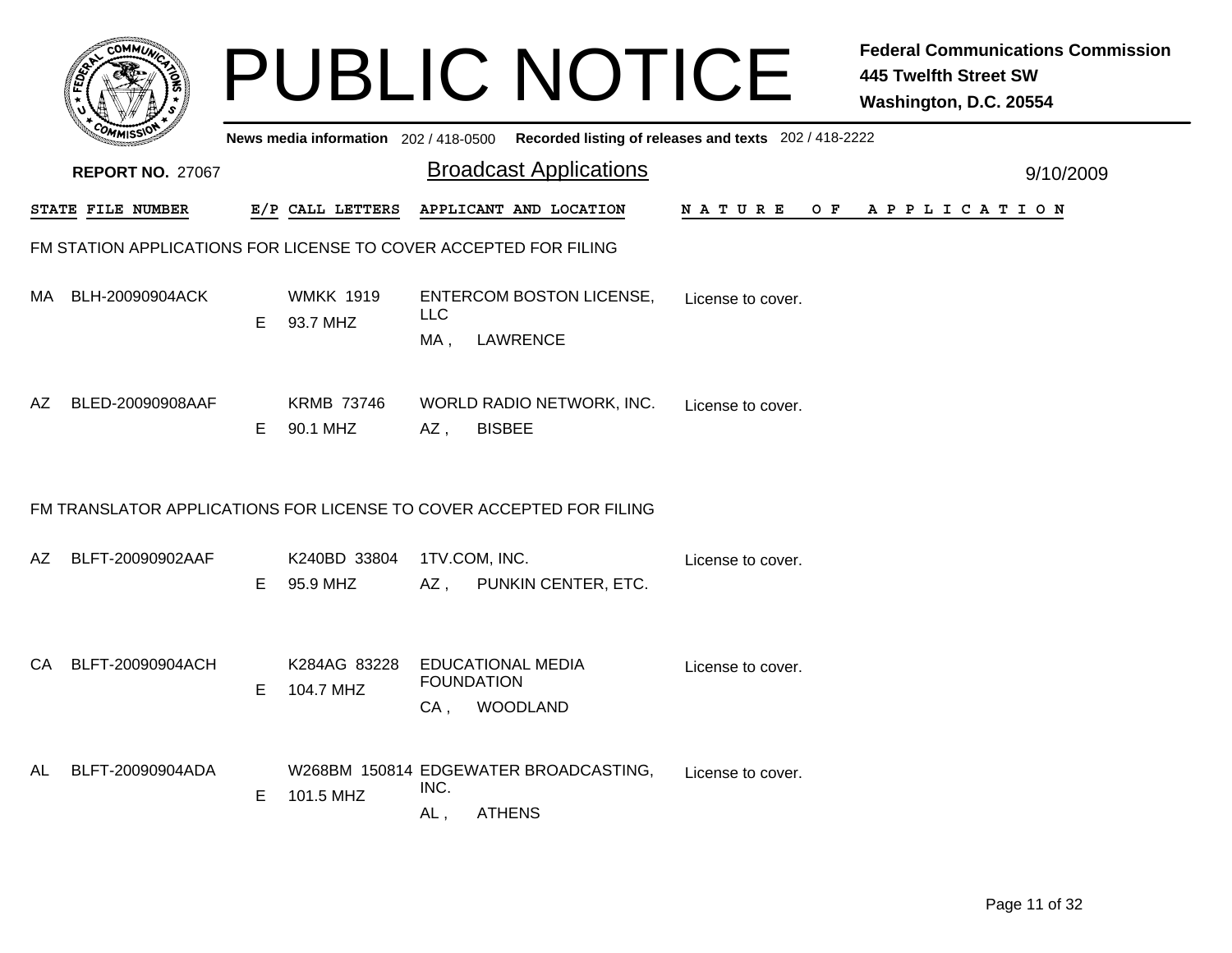|           |                                                                               |    | <b>PUBLIC NOTICE</b>     |                  |                                                                            |                                                                                             | <b>Federal Communications Commission</b><br><b>445 Twelfth Street SW</b><br>Washington, D.C. 20554 |
|-----------|-------------------------------------------------------------------------------|----|--------------------------|------------------|----------------------------------------------------------------------------|---------------------------------------------------------------------------------------------|----------------------------------------------------------------------------------------------------|
|           |                                                                               |    |                          |                  |                                                                            | News media information 202 / 418-0500 Recorded listing of releases and texts 202 / 418-2222 |                                                                                                    |
|           | <b>REPORT NO. 27067</b>                                                       |    |                          |                  | <b>Broadcast Applications</b>                                              |                                                                                             | 9/10/2009                                                                                          |
|           | STATE FILE NUMBER                                                             |    | E/P CALL LETTERS         |                  | APPLICANT AND LOCATION                                                     | <b>NATURE</b>                                                                               | OF APPLICATION                                                                                     |
|           | FM TRANSLATOR APPLICATIONS FOR LICENSE TO COVER ACCEPTED FOR FILING           |    |                          |                  |                                                                            |                                                                                             |                                                                                                    |
| KS.       | BLFT-20090904ADC                                                              | E  | K218DR 82897<br>91.5 MHZ | KS,              | EDUCATIONAL MEDIA<br><b>FOUNDATION</b><br><b>BEL AIRE</b>                  | License to cover.                                                                           |                                                                                                    |
|           | AM STATION APPLICATIONS FOR MINOR AMENDMENT TO A CONSTRUCTION PERMIT RECEIVED |    |                          |                  |                                                                            |                                                                                             |                                                                                                    |
| <b>CA</b> | BNP-20081031ABS                                                               | E. | NEW 160949<br>1150 KHZ   | CA,              | JOHN EDWARD OSTLUND<br><b>EASTON</b>                                       | Engineering Amendment filed 09/04/2009                                                      |                                                                                                    |
| AZ        | BP-20090202AVS                                                                | E. | KYET 64357<br>1170 KHZ   | AZ,              | <b>GRAND CANYON GATEWAY</b><br><b>BROADCASTING, LLC</b><br><b>WILLIAMS</b> | Engineering Amendment filed 09/04/2009                                                      |                                                                                                    |
|           | FM STATION APPLICATIONS FOR MINOR AMENDMENT TO A CONSTRUCTION PERMIT RECEIVED |    |                          |                  |                                                                            |                                                                                             |                                                                                                    |
| AZ.       | BPH-20080423AES                                                               | E. | KZLZ 36022<br>105.3 MHZ  | KZLZ, LLC<br>AZ, | <b>KEARNY</b>                                                              | Engineering Amendment filed 09/04/2009                                                      |                                                                                                    |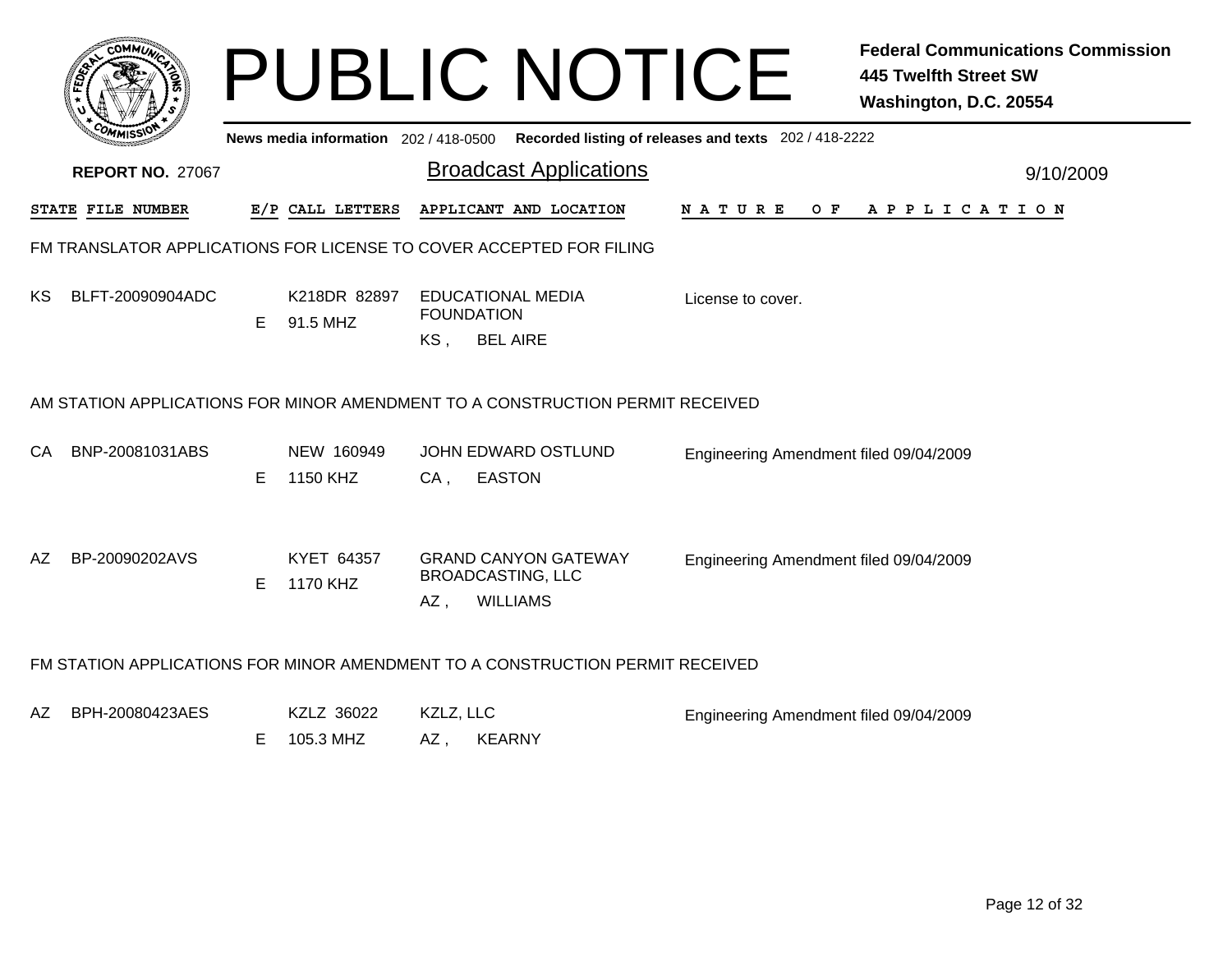|     |                                                                                              |    |                                       |                     | <b>PUBLIC NOTICE</b>                                                                                                       |                                                                | <b>Federal Communications Commission</b><br><b>445 Twelfth Street SW</b><br>Washington, D.C. 20554 |  |  |
|-----|----------------------------------------------------------------------------------------------|----|---------------------------------------|---------------------|----------------------------------------------------------------------------------------------------------------------------|----------------------------------------------------------------|----------------------------------------------------------------------------------------------------|--|--|
|     |                                                                                              |    | News media information 202 / 418-0500 |                     |                                                                                                                            | Recorded listing of releases and texts 202 / 418-2222          |                                                                                                    |  |  |
|     | <b>REPORT NO. 27067</b>                                                                      |    |                                       |                     | <b>Broadcast Applications</b>                                                                                              |                                                                | 9/10/2009                                                                                          |  |  |
|     | STATE FILE NUMBER                                                                            |    | E/P CALL LETTERS                      |                     | APPLICANT AND LOCATION                                                                                                     | N A T U R E                                                    | OF APPLICATION                                                                                     |  |  |
|     | AM STATION APPLICATIONS FOR MINOR CHANGE TO A LICENSED FACILITY PETITION FOR RECONSIDERATION |    |                                       |                     |                                                                                                                            |                                                                |                                                                                                    |  |  |
| AZ. | BP-20071002ADQ                                                                               |    | <b>KIKO 72477</b>                     |                     | 1TV.COM, INC.                                                                                                              | Minor change in licensed facilities.                           |                                                                                                    |  |  |
|     |                                                                                              | E. | 1340 KHZ                              | <b>MIAMI</b><br>AZ, | Published in the Federal Register 11/19/2007                                                                               |                                                                |                                                                                                    |  |  |
|     |                                                                                              |    |                                       |                     | Engineering Amendment filed 12/19/2007<br>Engineering Amendment filed 04/07/2008                                           |                                                                |                                                                                                    |  |  |
|     |                                                                                              |    |                                       |                     | Engineering Amendment filed 07/24/2008<br>Engineering Amendment filed 08/25/2008<br>Engineering Amendment filed 02/02/2009 | Petition for Reconsideration Filed 07/24/2008 by 1TV.COM, INC. |                                                                                                    |  |  |
|     |                                                                                              |    |                                       |                     |                                                                                                                            | Petition for Reconsideration is denied 9/4/2009                |                                                                                                    |  |  |
|     |                                                                                              |    |                                       |                     | FM STATION APPLICATIONS FOR MINOR CHANGE TO A LICENSED FACILITY ACCEPTED FOR FILING                                        |                                                                |                                                                                                    |  |  |
| MA  | BPED-20090904ABR                                                                             | E. | <b>WFHL 87375</b><br>88.1 MHZ         | RADIO, INC.<br>MA,  | <b>NEW BEDFORD CHRISTIAN</b><br><b>NEW BEDFORD</b>                                                                         | Minor change in licensed facilities.                           |                                                                                                    |  |  |
| IL  | BPH-20090904ACZ                                                                              | E  | WGEM-FM<br>54281<br>105.1 MHZ         | IL.                 | QUINCY NEWSPAPERS, INC.<br><b>QUINCY</b>                                                                                   | Minor change in licensed facilities.                           |                                                                                                    |  |  |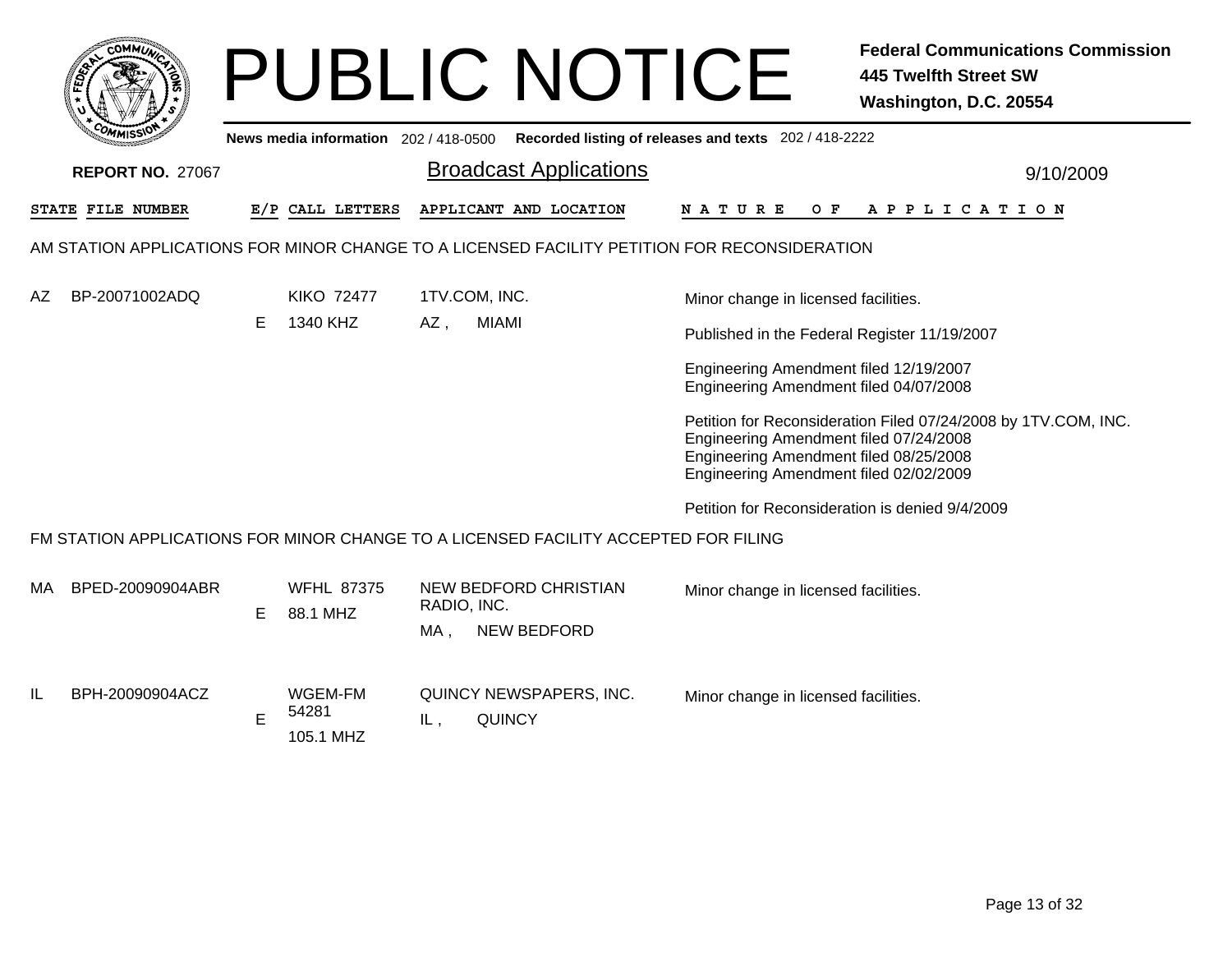|     | <b>COMMUT</b>           |    |                                     |     | <b>PUBLIC NOTICE</b>                                                                       |                                                       | <b>Federal Communications Commission</b><br><b>445 Twelfth Street SW</b><br>Washington, D.C. 20554 |
|-----|-------------------------|----|-------------------------------------|-----|--------------------------------------------------------------------------------------------|-------------------------------------------------------|----------------------------------------------------------------------------------------------------|
|     |                         |    | News media information 202/418-0500 |     |                                                                                            | Recorded listing of releases and texts 202 / 418-2222 |                                                                                                    |
|     | <b>REPORT NO. 27067</b> |    |                                     |     | <b>Broadcast Applications</b>                                                              |                                                       | 9/10/2009                                                                                          |
|     | STATE FILE NUMBER       |    | E/P CALL LETTERS                    |     | APPLICANT AND LOCATION                                                                     | NATURE<br>O F                                         | APPLICATION                                                                                        |
|     |                         |    |                                     |     | FM STATION APPLICATIONS FOR MINOR CHANGE TO A LICENSED FACILITY ACCEPTED FOR FILING        |                                                       |                                                                                                    |
| FL. | BPED-20090904ADE        | E. | <b>WPIO 21787</b><br>89.3 MHZ       | FL, | FLORIDA PUBLIC RADIO, INC.<br><b>TITUSVILLE</b>                                            | Minor change in licensed facilities.                  |                                                                                                    |
| FL  | BPED-20090904ADI        | E  | <b>WEJF 51316</b><br>90.3 MHZ       | FL, | FLORIDA PUBLIC RADIO, INC.<br>PALM BAY                                                     | Minor change in licensed facilities.                  |                                                                                                    |
| FL. | BPED-20090908AAH        | Е  | <b>WKSG 9714</b><br>89.5 MHZ        | FL, | DAYSTAR PUBLIC RADIO, INC.<br><b>CEDAR CREEK</b>                                           | Minor change in licensed facilities.                  |                                                                                                    |
|     | PA BPH-20090908AAW      | Е  | <b>WNKZ 66715</b><br>103.9 MHZ      | PA, | <b>GEOS COMMUNICATIONS</b><br><b>LAPORTE</b>                                               | Minor change in licensed facilities.                  |                                                                                                    |
|     |                         |    |                                     |     | FM TRANSLATOR APPLICATIONS FOR MINOR CHANGE TO A LICENSED FACILITY ACCEPTED FOR FILING     |                                                       |                                                                                                    |
| TX  | BPFT-20090904ABO        | E  | 93.1 MHZ                            | TX, | K229AJ 147672 TOP O' TEXAS EDUCATIONAL<br><b>BROADCASTING FOUNDATION</b><br><b>MEMPHIS</b> |                                                       | Minor change in licensed facilities, callsign K229AJ.                                              |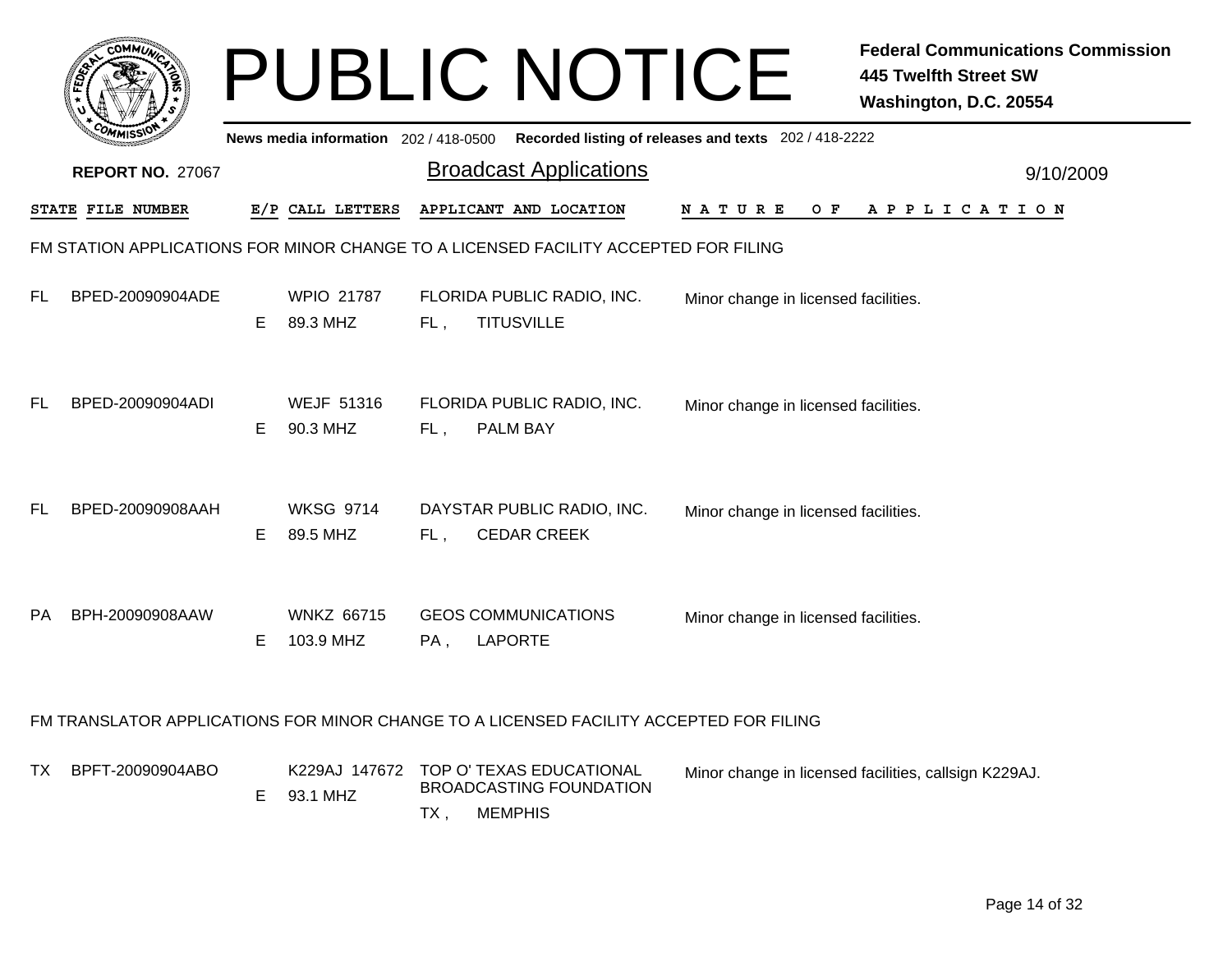|    | <b>COMMI</b>                                                                           |    |                                       |                                                      | <b>PUBLIC NOTICE</b>                                           |                                                       | <b>Federal Communications Commission</b><br><b>445 Twelfth Street SW</b><br>Washington, D.C. 20554 |
|----|----------------------------------------------------------------------------------------|----|---------------------------------------|------------------------------------------------------|----------------------------------------------------------------|-------------------------------------------------------|----------------------------------------------------------------------------------------------------|
|    |                                                                                        |    | News media information 202 / 418-0500 |                                                      |                                                                | Recorded listing of releases and texts 202 / 418-2222 |                                                                                                    |
|    | <b>REPORT NO. 27067</b>                                                                |    |                                       |                                                      | <b>Broadcast Applications</b>                                  |                                                       | 9/10/2009                                                                                          |
|    | STATE FILE NUMBER                                                                      |    | E/P CALL LETTERS                      |                                                      | APPLICANT AND LOCATION                                         | N A T U R E<br>O F                                    | A P P L I C A T I O N                                                                              |
|    | FM TRANSLATOR APPLICATIONS FOR MINOR CHANGE TO A LICENSED FACILITY ACCEPTED FOR FILING |    |                                       |                                                      |                                                                |                                                       |                                                                                                    |
| IL | BPFT-20090904ACJ                                                                       | E  | 106.9 MHZ                             | RADIO, INC.<br>IL,                                   | W295AH 138645 CORNERSTONE COMMUNITY<br><b>CHATHAM</b>          |                                                       | Minor change in licensed facilities, callsign W295AH.                                              |
| AK | BPFT-20090904ACW                                                                       | E. | K201EG 84048<br>88.1 MHZ              | <b>EDUCATIONAL MEDIA</b><br><b>FOUNDATION</b><br>AK, | <b>KETCHIKAN</b>                                               |                                                       | Minor change in licensed facilities, callsign K201EG.                                              |
| AL | BPFT-20090904ADM                                                                       | E. | 96.3 MHZ                              | AL,                                                  | W243CN 150072 RADIO ASSIST MINISTRY, INC.<br><b>EUFAULA</b>    |                                                       | Minor change in licensed facilities, callsign W243CN.                                              |
| AL | BPFT-20090908AAI                                                                       | E. | 105.3 MHZ                             | AL,                                                  | W287BO 150999 RADIO ASSIST MINISTRY, INC.<br><b>ENTERPRISE</b> |                                                       | Minor change in licensed facilities, callsign W287BO.                                              |
| AL | BPFT-20090908AAJ                                                                       | E. | W286BT 157477 TTI, INC.<br>105.7 MHZ  | AL,                                                  | <b>TUSCALOOSA</b>                                              |                                                       | Minor change in licensed facilities, callsign W286BT.                                              |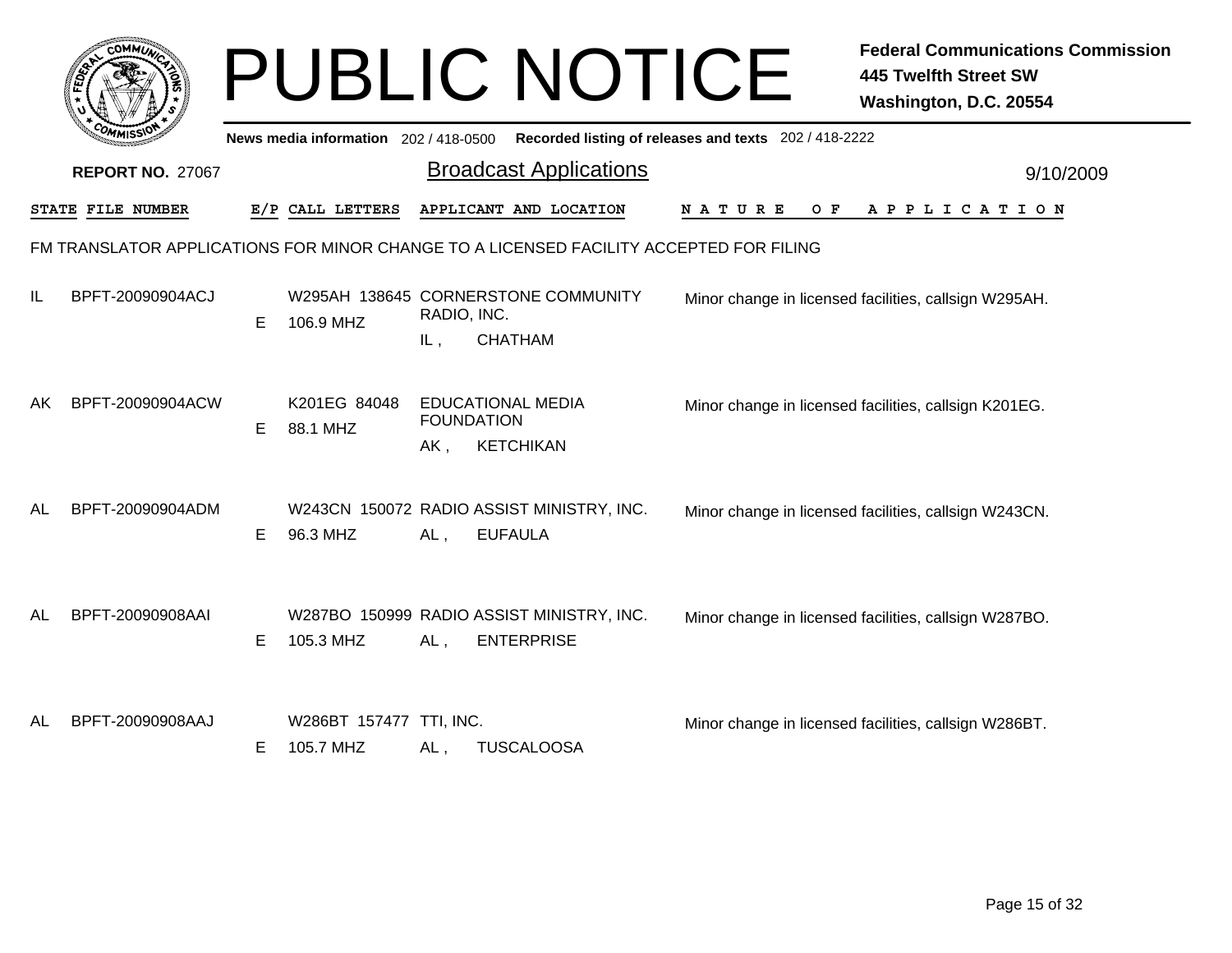|               |                                                                                                              |    |                                                |                           | <b>PUBLIC NOTICE</b>                                                                    |                                                                         | <b>Federal Communications Commission</b><br><b>445 Twelfth Street SW</b><br>Washington, D.C. 20554 |
|---------------|--------------------------------------------------------------------------------------------------------------|----|------------------------------------------------|---------------------------|-----------------------------------------------------------------------------------------|-------------------------------------------------------------------------|----------------------------------------------------------------------------------------------------|
|               |                                                                                                              |    |                                                |                           | News media information 202/418-0500 Recorded listing of releases and texts 202/418-2222 |                                                                         |                                                                                                    |
|               | <b>REPORT NO. 27067</b>                                                                                      |    |                                                |                           | <b>Broadcast Applications</b>                                                           |                                                                         | 9/10/2009                                                                                          |
|               | STATE FILE NUMBER                                                                                            |    | E/P CALL LETTERS                               |                           | APPLICANT AND LOCATION                                                                  | N A T U R E<br>O F                                                      | A P P L I C A T I O N                                                                              |
|               | FM TRANSLATOR APPLICATIONS FOR MINOR CHANGE TO A LICENSED FACILITY ACCEPTED FOR FILING                       |    |                                                |                           |                                                                                         |                                                                         |                                                                                                    |
| NY.           | BPFT-20090908AAU                                                                                             | E. | W248BG 151641 RIP RADIO, LLC<br>97.5 MHZ       | $NY$ ,                    | <b>DURHAM</b>                                                                           |                                                                         | Minor change in licensed facilities, callsign W248BG.                                              |
| CA            | BPFT-20090908ABF                                                                                             | E. | K234AW 151809 ONE MINISTRIES, INC.<br>94.7 MHZ | $CA$ ,                    | <b>MONTEREY</b>                                                                         |                                                                         | Minor change in licensed facilities, callsign K234AW.                                              |
| <b>FILING</b> | DIGITAL TRANSLATOR OR DIGITAL LPTV APPLICATIONS FOR MINOR MODIFICATION TO A CONSTRUCTION PERMIT ACCEPTED FOR |    |                                                |                           |                                                                                         |                                                                         |                                                                                                    |
| TX.           | BMPDTL-20090908AAB                                                                                           | E  | KVHP-LD<br>168235<br>CHAN-44                   | <b>BLUE BONNET</b><br>TX, | COMMUNICATIONS, INC.<br><b>JASPER</b>                                                   | Modification of construction permit file number<br>BDCCDTL-20060915AAG. |                                                                                                    |
|               | FM STATION APPLICATIONS FOR MINOR MODIFICATION TO A CONSTRUCTION PERMIT ACCEPTED FOR FILING                  |    |                                                |                           |                                                                                         |                                                                         |                                                                                                    |
| FL.           | BMPED-20090904ADL                                                                                            | E. | <b>WMKL 61087</b><br>91.9 MHZ                  | GROUP, INC.<br>FL,        | <b>CALL COMMUNICATIONS</b><br><b>HAMMOCKS</b>                                           | Mod of CP to chg                                                        |                                                                                                    |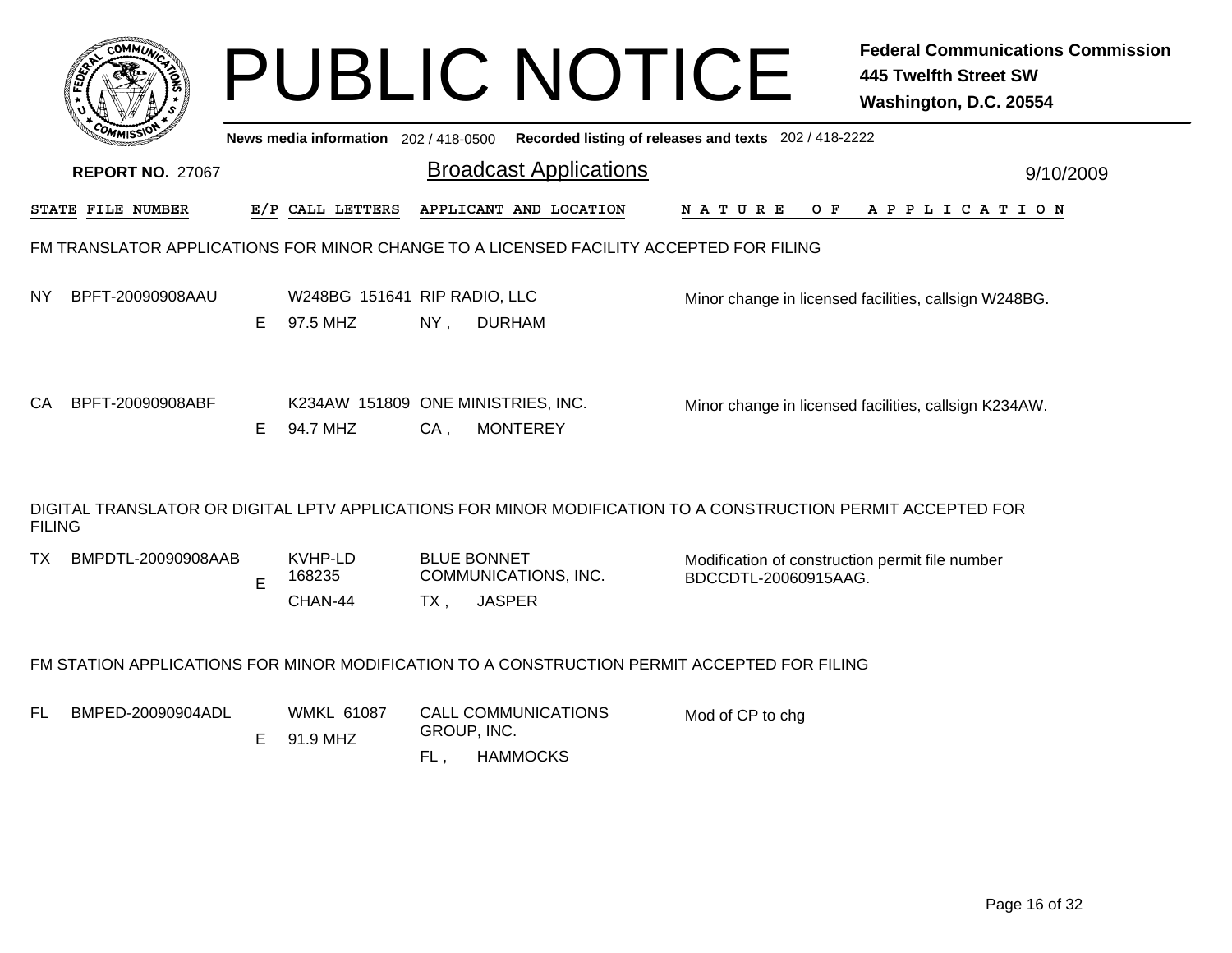|                                                                                                      |    |                        |                             | <b>PUBLIC NOTICE</b>                                      |                                                                                             | <b>Federal Communications Commission</b><br><b>445 Twelfth Street SW</b><br>Washington, D.C. 20554 |  |  |  |
|------------------------------------------------------------------------------------------------------|----|------------------------|-----------------------------|-----------------------------------------------------------|---------------------------------------------------------------------------------------------|----------------------------------------------------------------------------------------------------|--|--|--|
|                                                                                                      |    |                        |                             |                                                           | News media information 202 / 418-0500 Recorded listing of releases and texts 202 / 418-2222 |                                                                                                    |  |  |  |
| <b>REPORT NO. 27067</b>                                                                              |    |                        |                             | <b>Broadcast Applications</b>                             |                                                                                             | 9/10/2009                                                                                          |  |  |  |
| STATE FILE NUMBER                                                                                    |    | E/P CALL LETTERS       |                             | APPLICANT AND LOCATION                                    | N A T U R E                                                                                 | OF APPLICATION                                                                                     |  |  |  |
| FM STATION APPLICATIONS FOR MINOR MODIFICATION TO A CONSTRUCTION PERMIT ACCEPTED FOR FILING          |    |                        |                             |                                                           |                                                                                             |                                                                                                    |  |  |  |
| BMPED-20090908AAN<br>NE.                                                                             | E  | NEW 175743<br>91.9 MHZ | NE,                         | DAWN ADVENTIST<br><b>BROADCASTING</b><br><b>AURORA</b>    | Mod of CP to chg                                                                            |                                                                                                    |  |  |  |
| FM STATION APPLICATIONS FOR MODIFICATION OF LICENSE ACCEPTED FOR FILING                              |    |                        |                             |                                                           |                                                                                             |                                                                                                    |  |  |  |
| BMLED-20090908AAA<br>FL                                                                              | E. | 96.1 MHZ               | FL.                         | NEW-96 166755 ALPHA BROADCASTING INC<br>LOCKHART ORLANDO  | License to modify.<br>Dismissed 9/8/2009 via PN - no letter sent                            |                                                                                                    |  |  |  |
| AM STATION APPLICATIONS FOR ORIGINAL CONSTRUCTION PERMIT RECEIVED                                    |    |                        |                             |                                                           |                                                                                             |                                                                                                    |  |  |  |
| BNP-20090824ALH<br>AK.                                                                               | E. | NEW 161389<br>880 KHZ  | <b>STEVE KING</b><br>$AK$ , | <b>WASILLA</b>                                            | CP New Station.                                                                             |                                                                                                    |  |  |  |
| DIGITAL TRANSLATOR OR DIGITAL LPTV APPLICATIONS FOR ORIGINAL CONSTRUCTION PERMIT ACCEPTED FOR FILING |    |                        |                             |                                                           |                                                                                             |                                                                                                    |  |  |  |
| BNPDTL-20090825AAK<br>GA.                                                                            | Е  | NEW 181205<br>CHAN-30  | GA,                         | <b>GEORGIA EAGLE</b><br>BROADCASTING, INC.<br>TALLAHASSEE | on channel 30                                                                               | Construction permit for a new station for TALLAHASSEE, GA                                          |  |  |  |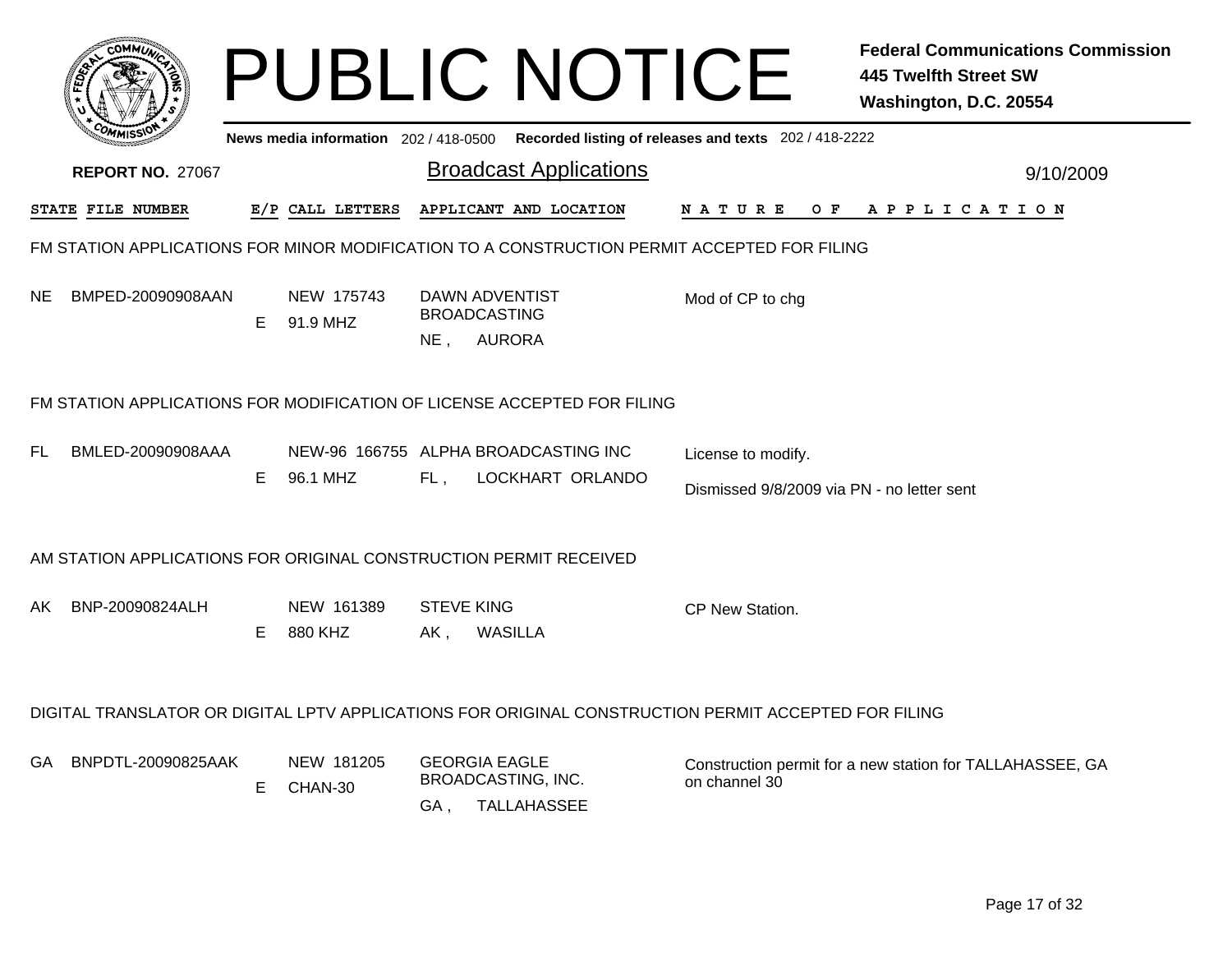|           |                          |    |                                     | <b>PUBLIC NOTICE</b>                                                                                 |                                                       | <b>Federal Communications Commission</b><br><b>445 Twelfth Street SW</b><br>Washington, D.C. 20554 |
|-----------|--------------------------|----|-------------------------------------|------------------------------------------------------------------------------------------------------|-------------------------------------------------------|----------------------------------------------------------------------------------------------------|
|           |                          |    | News media information 202/418-0500 |                                                                                                      | Recorded listing of releases and texts 202 / 418-2222 |                                                                                                    |
|           | <b>REPORT NO. 27067</b>  |    |                                     | <b>Broadcast Applications</b>                                                                        |                                                       | 9/10/2009                                                                                          |
|           | <b>STATE FILE NUMBER</b> |    | E/P CALL LETTERS                    | APPLICANT AND LOCATION                                                                               | <b>NATURE</b><br>O F                                  | APPLICATION                                                                                        |
|           |                          |    |                                     | DIGITAL TRANSLATOR OR DIGITAL LPTV APPLICATIONS FOR ORIGINAL CONSTRUCTION PERMIT ACCEPTED FOR FILING |                                                       |                                                                                                    |
| FL.       | BNPDTL-20090825AAO       | E. | NEW 181204<br>CHAN-19               | <b>GEORGIA EAGLE</b><br><b>BROADCASTING, INC.</b><br><b>TALLAHASSEE</b><br>FL,                       | on channel 19                                         | Construction permit for a new station for TALLAHASSEE, FL                                          |
| <b>FL</b> | BNPDTL-20090825AAP       | E. | NEW 181203<br>CHAN-16               | <b>GEORGIA EAGLE</b><br>BROADCASTING, INC.<br><b>TALLAHASSEE</b><br>FL.                              | on channel 16                                         | Construction permit for a new station for TALLAHASSEE, FL                                          |
| GA        | BNPDTL-20090825ADK       | E. | NEW 181182<br>CHAN-21               | <b>GEORGIA EAGLE</b><br>BROADCASTING, INC.<br><b>AUGUSTA</b><br>GA,                                  | on channel 21                                         | Construction permit for a new station for AUGUSTA, GA                                              |
| WA.       | BNPDTL-20090825AJY       | E  | NEW 181466<br>CHAN-20               | <b>IGLESIA PENTECOSTAL</b><br><b>VISPERIA DEL FIN</b><br><b>PASCO</b><br>WA,                         | on channel 20                                         | Construction permit for a new station for PASCO, WA                                                |
|           | WA BNPDTL-20090825AKE    | E. | NEW 181465<br>CHAN-31               | <b>IGLESIA PENTECOSTAL</b><br><b>VISPERIA DEL FIN</b><br><b>PASCO</b><br>WA,                         | on channel 31                                         | Construction permit for a new station for PASCO, WA                                                |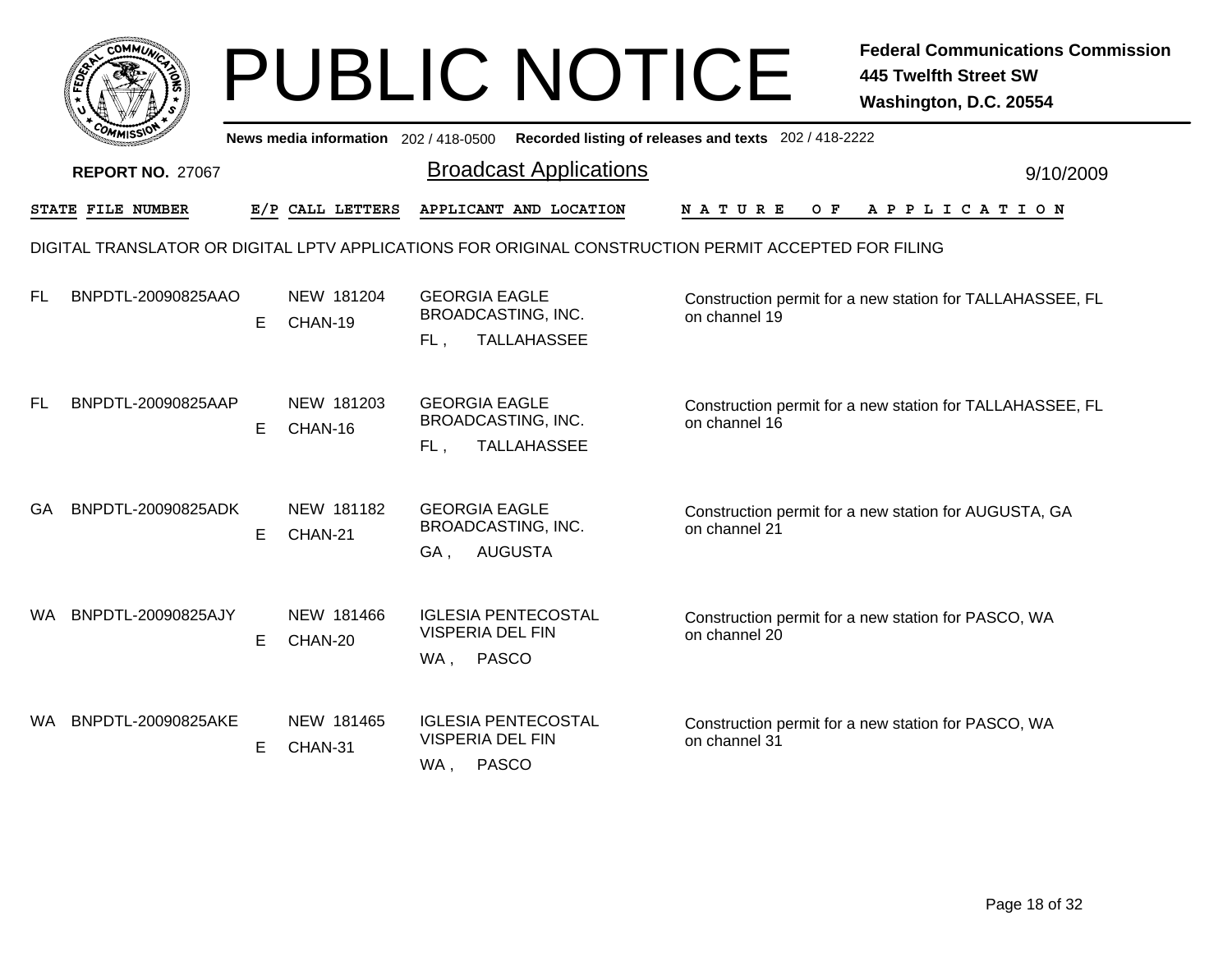|     | <b>COMMUL</b>           |    |                                       | <b>PUBLIC NOTICE</b>                                                             | <b>Federal Communications Commission</b><br><b>445 Twelfth Street SW</b><br>Washington, D.C. 20554   |
|-----|-------------------------|----|---------------------------------------|----------------------------------------------------------------------------------|------------------------------------------------------------------------------------------------------|
|     |                         |    | News media information 202 / 418-0500 |                                                                                  | Recorded listing of releases and texts 202 / 418-2222                                                |
|     | <b>REPORT NO. 27067</b> |    |                                       | <b>Broadcast Applications</b>                                                    | 9/10/2009                                                                                            |
|     | STATE FILE NUMBER       |    | E/P CALL LETTERS                      | APPLICANT AND LOCATION                                                           | N A T U R E<br>O F<br>A P P L I C A T I O N                                                          |
|     |                         |    |                                       |                                                                                  | DIGITAL TRANSLATOR OR DIGITAL LPTV APPLICATIONS FOR ORIGINAL CONSTRUCTION PERMIT ACCEPTED FOR FILING |
| WA. | BNPDTL-20090825AKK      | E  | NEW 181464<br>CHAN-29                 | <b>IGLESIA PENTECOSTAL</b><br><b>VISPERIA DEL FIN</b><br><b>ELLENBURG</b><br>WA, | Construction permit for a new station for ELLENBURG, WA<br>on channel 29                             |
| WA. | BNPDTL-20090825AKO      | E. | NEW 181463<br>CHAN-23                 | <b>IGLESIA PENTECOSTAL</b><br><b>VISPERIA DEL FIN</b><br><b>ELLENBURG</b><br>WA, | Construction permit for a new station for ELLENBURG, WA<br>on channel 23                             |
| WA. | BNPDTL-20090825AKR      | E. | NEW 181462<br>CHAN-24                 | <b>IGLESIA PENTECOSTAL</b><br><b>VISPERIA DEL FIN</b><br><b>SEATTLE</b><br>WA,   | Construction permit for a new station for SEATTLE, WA<br>on channel 24                               |
| WA. | BNPDVL-20090825AKT      | E. | NEW 181461<br>CHAN-12                 | <b>IGLESIA PENTECOSTAL</b><br><b>VISPERIA DEL FIN</b><br><b>SEATTLE</b><br>WA,   | Construction permit for a new station for SEATTLE, WA<br>on channel 12                               |
| МΤ  | BNPDTL-20090825AKV      | Е  | NEW 182453<br>CHAN-48                 | CTB SPECTRUM SERVICES, LLC<br><b>THREE FORKS</b><br>MT,                          | Construction permit for a new station for THREE FORKS, MT<br>on channel 48                           |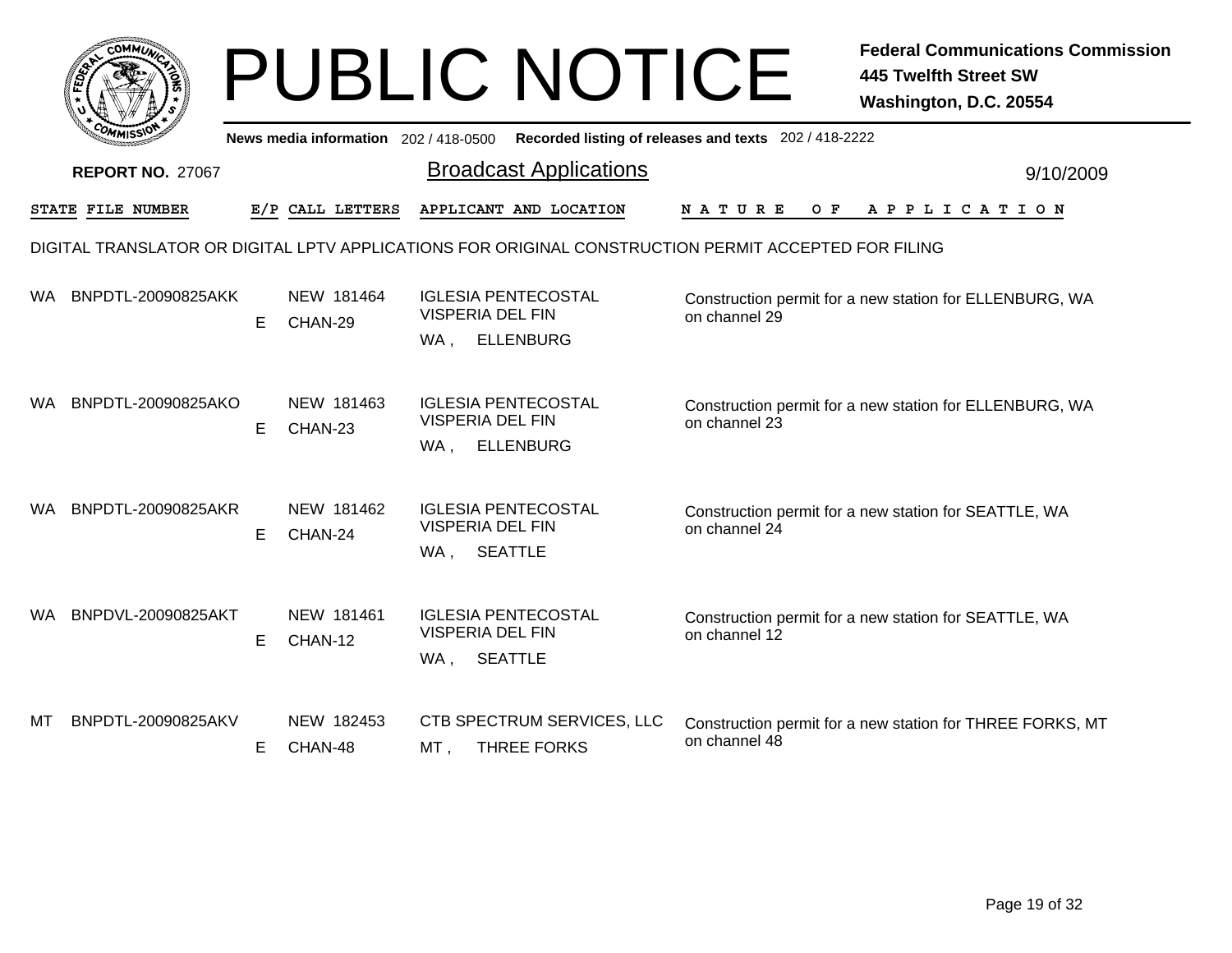|     | $c$ <sub>O</sub> MM $\vec{u}$ |    |                                       | <b>PUBLIC NOTICE</b>                                                      | <b>Federal Communications Commission</b><br><b>445 Twelfth Street SW</b><br>Washington, D.C. 20554   |
|-----|-------------------------------|----|---------------------------------------|---------------------------------------------------------------------------|------------------------------------------------------------------------------------------------------|
|     |                               |    | News media information 202 / 418-0500 |                                                                           | Recorded listing of releases and texts 202 / 418-2222                                                |
|     | <b>REPORT NO. 27067</b>       |    |                                       | <b>Broadcast Applications</b>                                             | 9/10/2009                                                                                            |
|     | STATE FILE NUMBER             |    | E/P CALL LETTERS                      | APPLICANT AND LOCATION                                                    | N A T U R E<br>O F<br>A P P L I C A T I O N                                                          |
|     |                               |    |                                       |                                                                           | DIGITAL TRANSLATOR OR DIGITAL LPTV APPLICATIONS FOR ORIGINAL CONSTRUCTION PERMIT ACCEPTED FOR FILING |
| MТ  | BNPDTL-20090825AKY            | E. | NEW 182450<br>CHAN-46                 | CTB SPECTRUM SERVICES, LLC<br><b>THREE FORKS</b><br>MT,                   | Construction permit for a new station for THREE FORKS, MT<br>on channel 46                           |
| WA. | BNPDTL-20090825ALA            | E  | NEW 181460<br>CHAN-46                 | <b>IGLESIA PENTECOSTAL</b><br><b>VISPERIA DEL FIN</b><br>WENATCHEE<br>WA, | Construction permit for a new station for WENATCHEE, WA<br>on channel 46                             |
| MТ  | BNPDTL-20090825ALC            | E. | NEW 182448<br>CHAN-44                 | CTB SPECTRUM SERVICES, LLC<br>THREE FORKS<br>MT,                          | Construction permit for a new station for THREE FORKS, MT<br>on channel 44                           |
| MТ  | BNPDTL-20090825ALH            | E. | NEW 181980<br>CHAN-31                 | CTB SPECTRUM SERVICES, LLC<br>MT,<br><b>THREE FORKS</b>                   | Construction permit for a new station for THREE FORKS, MT<br>on channel 31                           |
| МT  | BNPDTL-20090825ALK            | E. | NEW 182445<br>CHAN-47                 | CTB SPECTRUM SERVICES, LLC<br><b>GLENDIVE JUNCTION</b><br>MT,             | Construction permit for a new station for GLENDIVE JUNCTION, MT<br>on channel 47                     |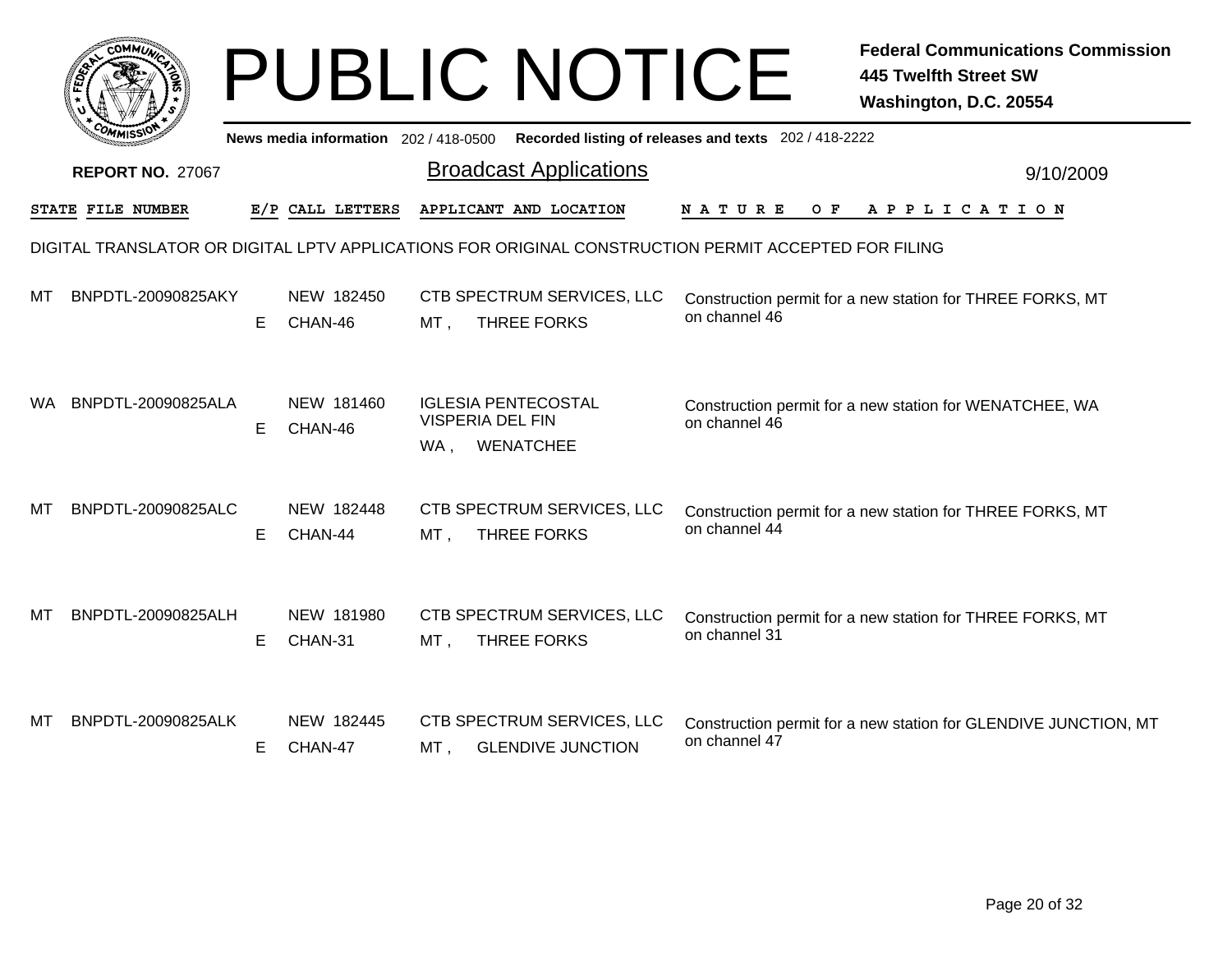|      |                                                                                                      |    |                                       | <b>PUBLIC NOTICE</b>                                                              |                                                       | <b>Federal Communications Commission</b><br><b>445 Twelfth Street SW</b><br>Washington, D.C. 20554 |  |  |  |  |
|------|------------------------------------------------------------------------------------------------------|----|---------------------------------------|-----------------------------------------------------------------------------------|-------------------------------------------------------|----------------------------------------------------------------------------------------------------|--|--|--|--|
|      |                                                                                                      |    | News media information 202 / 418-0500 |                                                                                   | Recorded listing of releases and texts 202 / 418-2222 |                                                                                                    |  |  |  |  |
|      | <b>REPORT NO. 27067</b>                                                                              |    |                                       | <b>Broadcast Applications</b>                                                     |                                                       | 9/10/2009                                                                                          |  |  |  |  |
|      | <b>STATE FILE NUMBER</b>                                                                             |    | E/P CALL LETTERS                      | APPLICANT AND LOCATION                                                            | <b>NATURE</b><br>O F                                  | A P P L I C A T I O N                                                                              |  |  |  |  |
|      | DIGITAL TRANSLATOR OR DIGITAL LPTV APPLICATIONS FOR ORIGINAL CONSTRUCTION PERMIT ACCEPTED FOR FILING |    |                                       |                                                                                   |                                                       |                                                                                                    |  |  |  |  |
| WA.  | BNPDVL-20090825ALM                                                                                   | E. | NEW 181458<br>CHAN-4                  | <b>IGLESIA PENTECOSTAL</b><br><b>VISPERIA DEL FIN</b>                             | on channel 4                                          | Construction permit for a new station for QUINCY, WA                                               |  |  |  |  |
|      |                                                                                                      |    |                                       | QUINCY<br>WA,                                                                     |                                                       |                                                                                                    |  |  |  |  |
| WA.  | BNPDTL-20090825ALR                                                                                   | E  | NEW 181457<br>CHAN-27                 | <b>IGLESIA PENTECOSTAL</b><br><b>VISPERIA DEL FIN</b><br><b>QUINCY</b><br>WA,     | on channel 27                                         | Construction permit for a new station for QUINCY, WA                                               |  |  |  |  |
| WA   | BNPDTL-20090825ALZ                                                                                   | E. | NEW 181455<br>CHAN-40                 | <b>IGLESIA PENTECOSTAL</b><br><b>VISPERIA DEL FIN</b><br><b>MOSES LAKE</b><br>WA, | on channel 40                                         | Construction permit for a new station for MOSES LAKE, WA                                           |  |  |  |  |
| WA.  | BNPDTL-20090825AMA                                                                                   | E. | NEW 181454<br>CHAN-47                 | <b>IGLESIA PENTECOSTAL</b><br><b>VISPERIA DEL FIN</b><br><b>OTHELLO</b><br>WA,    | on channel 47                                         | Construction permit for a new station for OTHELLO, WA                                              |  |  |  |  |
| WA . | BNPDTL-20090825AMD                                                                                   | E. | NEW 181453<br>CHAN-42                 | <b>IGLESIA PENTECOSTAL</b><br><b>VISPERIA DEL FIN</b><br><b>OTHELLO</b><br>WA,    | on channel 42                                         | Construction permit for a new station for OTHELLO, WA                                              |  |  |  |  |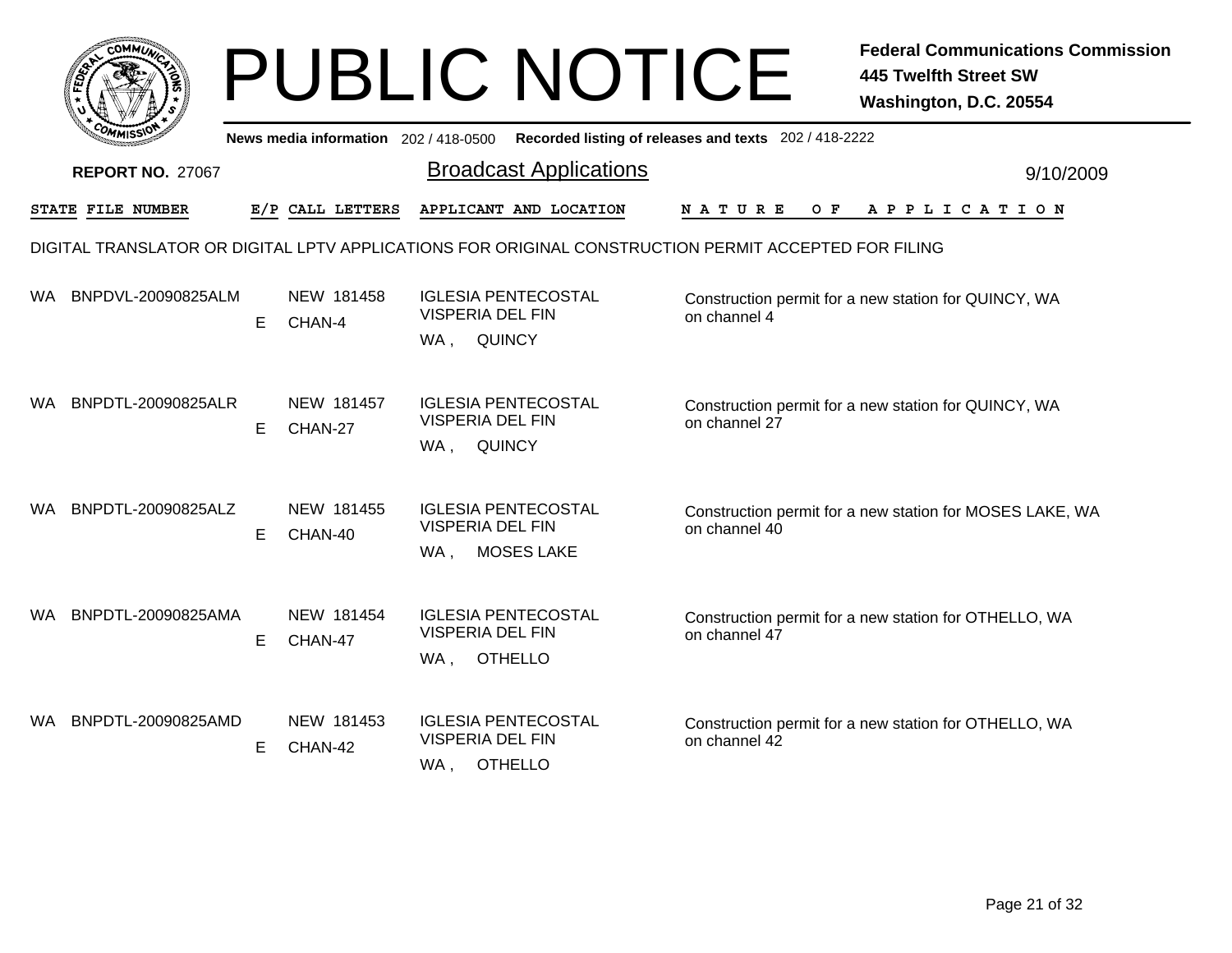|     | <b>COMMUN</b>           |    |                                     | <b>PUBLIC NOTICE</b>                                                                                 |                                                       | <b>Federal Communications Commission</b><br><b>445 Twelfth Street SW</b><br>Washington, D.C. 20554 |
|-----|-------------------------|----|-------------------------------------|------------------------------------------------------------------------------------------------------|-------------------------------------------------------|----------------------------------------------------------------------------------------------------|
|     |                         |    | News media information 202/418-0500 |                                                                                                      | Recorded listing of releases and texts 202 / 418-2222 |                                                                                                    |
|     | <b>REPORT NO. 27067</b> |    |                                     | <b>Broadcast Applications</b>                                                                        |                                                       | 9/10/2009                                                                                          |
|     | STATE FILE NUMBER       |    | E/P CALL LETTERS                    | APPLICANT AND LOCATION                                                                               | N A T U R E<br>O F                                    | A P P L I C A T I O N                                                                              |
|     |                         |    |                                     | DIGITAL TRANSLATOR OR DIGITAL LPTV APPLICATIONS FOR ORIGINAL CONSTRUCTION PERMIT ACCEPTED FOR FILING |                                                       |                                                                                                    |
| WA. | BNPDTL-20090825AMH      | Е  | NEW 181451<br>CHAN-28               | <b>IGLESIA PENTECOSTAL</b><br><b>VISPERIA DEL FIN</b><br><b>SUNNYSIDE</b><br>WA,                     | on channel 28                                         | Construction permit for a new station for SUNNYSIDE, WA                                            |
| WA. | BNPDTL-20090825AMK      | E. | NEW 181450<br>CHAN-47               | <b>IGLESIA PENTECOSTAL</b><br><b>VISPERIA DEL FIN</b><br>YAKIMA<br>WA,                               | on channel 47                                         | Construction permit for a new station for YAKIMA, WA                                               |
| WA. | BNPDTL-20090825AMM      | E. | NEW 181148<br>CHAN-24               | <b>IGLESIA PENTECOSTAL</b><br><b>VISPERIA DEL FIN</b><br>YAKIMA<br>WA ,                              | on channel 24                                         | Construction permit for a new station for YAKIMA, WA                                               |
| CA  | BNPDVL-20090825APT      | E. | NEW 181492<br>CHAN-3                | <b>CENTRO PALEBRA DE FE</b><br><b>CHURCH</b><br>CA,<br><b>SANTA MARIA</b>                            | on channel 3                                          | Construction permit for a new station for SANTA MARIA, CA                                          |
| CА  | BNPDTL-20090825AQJ      | Е  | NEW 181489<br>CHAN-45               | <b>CENTRO PALEBRA DE FE</b><br><b>CHURCH</b><br>CA,<br><b>SALINAS</b>                                | on channel 45                                         | Construction permit for a new station for SALINAS, CA                                              |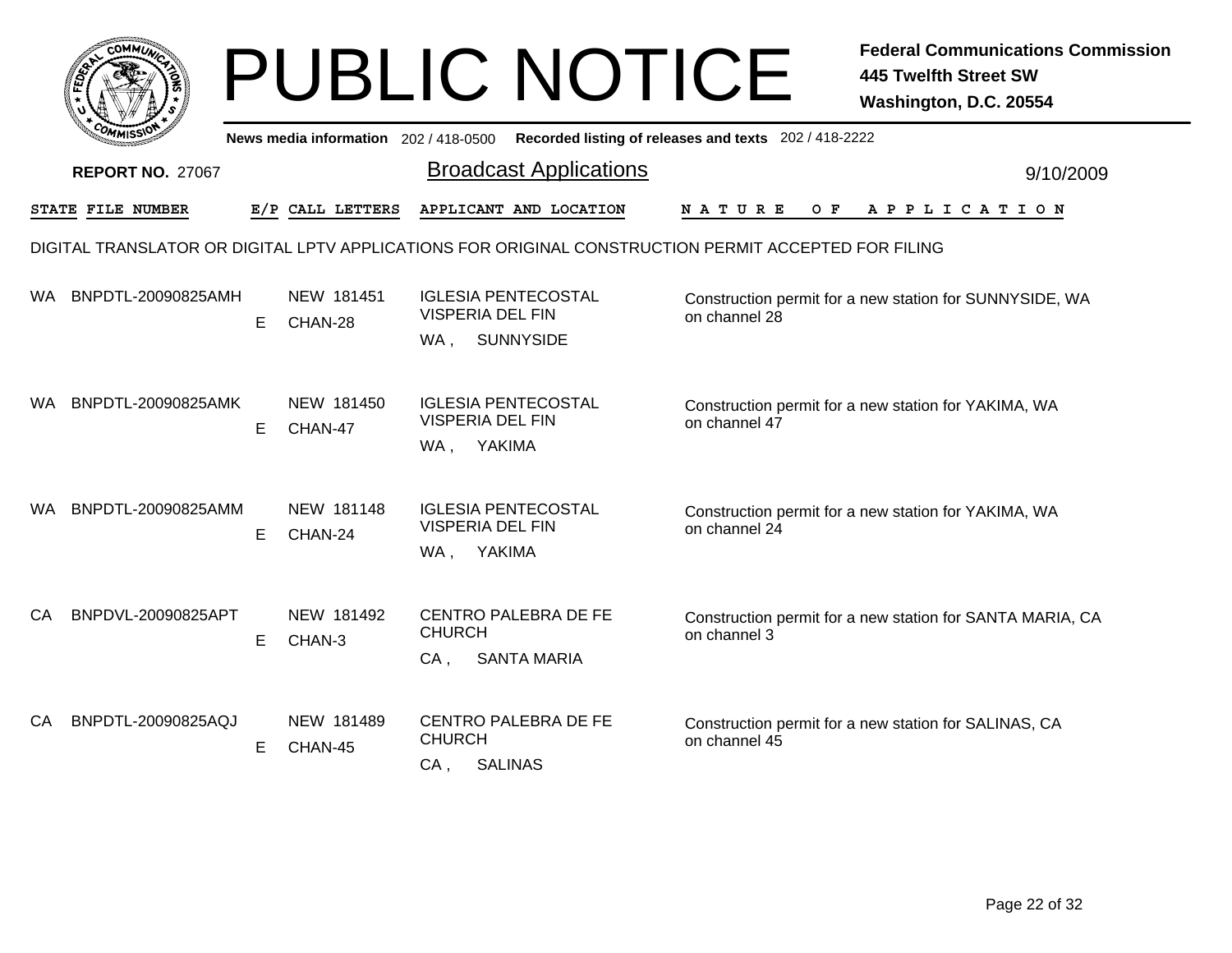|     | COMMUN                  |    |                                       | <b>PUBLIC NOTICE</b>                                                                      | <b>Federal Communications Commission</b><br><b>445 Twelfth Street SW</b><br>Washington, D.C. 20554   |
|-----|-------------------------|----|---------------------------------------|-------------------------------------------------------------------------------------------|------------------------------------------------------------------------------------------------------|
|     |                         |    | News media information 202 / 418-0500 |                                                                                           | Recorded listing of releases and texts 202 / 418-2222                                                |
|     | <b>REPORT NO. 27067</b> |    |                                       | <b>Broadcast Applications</b>                                                             | 9/10/2009                                                                                            |
|     | STATE FILE NUMBER       |    | E/P CALL LETTERS                      | APPLICANT AND LOCATION                                                                    | N A T U R E<br>O F<br>A P P L I C A T I O N                                                          |
|     |                         |    |                                       |                                                                                           | DIGITAL TRANSLATOR OR DIGITAL LPTV APPLICATIONS FOR ORIGINAL CONSTRUCTION PERMIT ACCEPTED FOR FILING |
| GU  | BNPDTL-20090825BIX      | E  | NEW 181125<br>CHAN-34                 | SORENSEN TELEVISION<br>SYSTEMS, INC<br>GU,<br><b>DEDEDO</b>                               | Construction permit for a new station for DEDEDO, GU<br>on channel 34                                |
| CA  | BNPDTL-20090825BLV      | E. | NEW 181493<br>CHAN-31                 | CENTRO PALEBRA DE FE<br><b>CHURCH</b><br>$CA$ .<br><b>PALM SPRINGS</b>                    | Construction permit for a new station for PALM SPRINGS, CA<br>on channel 31                          |
| CA  | BNPDTL-20090825BNA      | E  | NEW 182512<br>CHAN-45                 | <b>IGLESIA EVANGELICA</b><br>MISIONERA AMERICANA INC.<br>$CA$ ,<br><b>PALM SPRINGS</b>    | Construction permit for a new station for PALM SPRINGS, CA<br>on channel 45                          |
| CA  | BNPDTL-20090825BNC      | E  | NEW 182507<br>CHAN-30                 | <b>IGLESIA EVANGELICA</b><br>MISIONERA AMERICANA INC.<br>$CA$ .<br><b>CALIFORNIA CITY</b> | Construction permit for a new station for CALIFORNIA CITY, CA<br>on channel 30                       |
| NV. | BNPDTL-20090825BOB      | Е  | NEW 182754<br>CHAN-24                 | CTB SPECTRUM SERVICES, LLC<br><b>SILVER SPRINGS</b><br>NV,                                | Construction permit for a new station for SILVER SPRINGS, NV<br>on channel 24                        |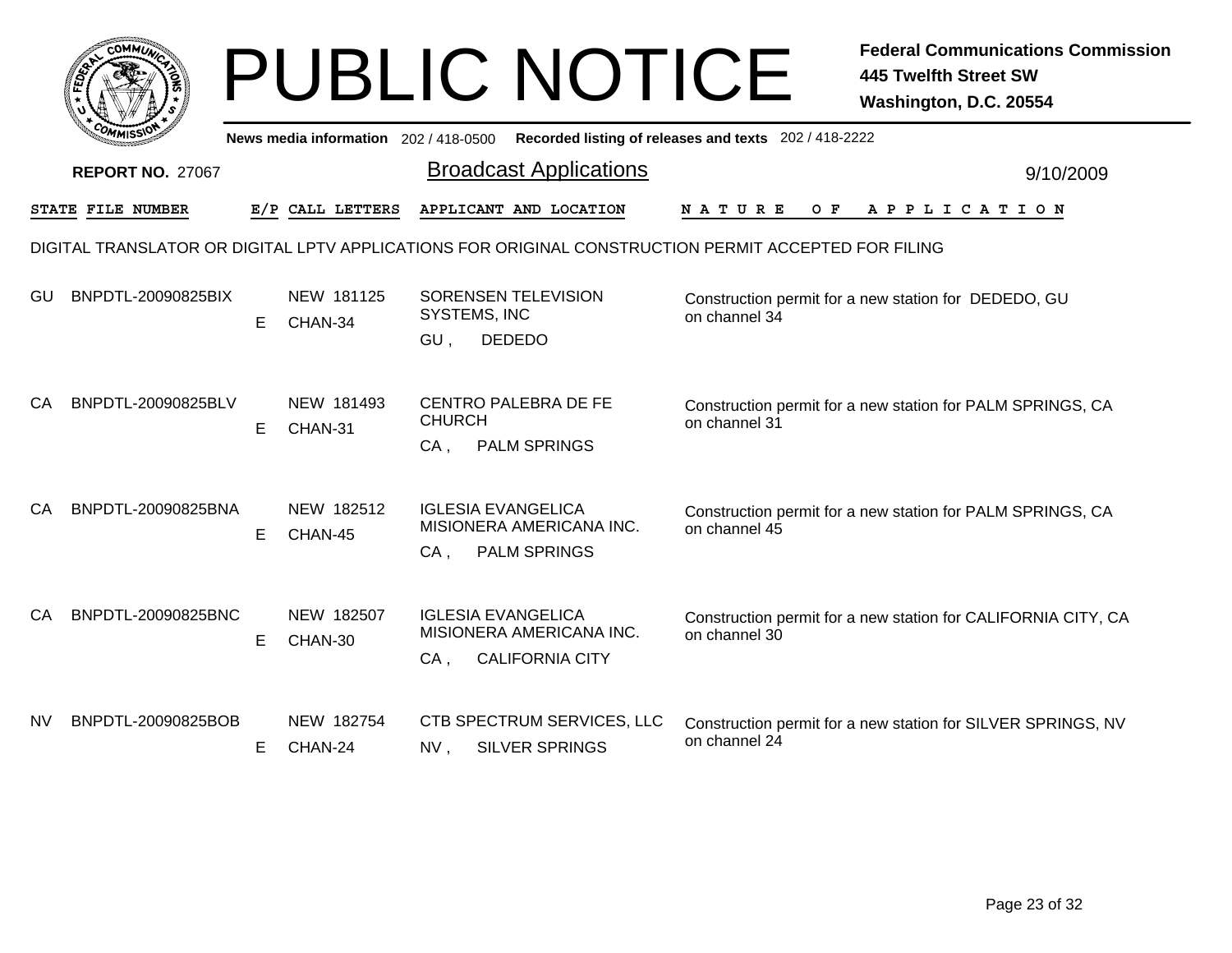|    | <b>COMMU</b>             |   |                                       |     | <b>PUBLIC NOTICE</b>                                                                                 |                                                       | <b>Federal Communications Commission</b><br><b>445 Twelfth Street SW</b><br>Washington, D.C. 20554 |
|----|--------------------------|---|---------------------------------------|-----|------------------------------------------------------------------------------------------------------|-------------------------------------------------------|----------------------------------------------------------------------------------------------------|
|    |                          |   | News media information 202 / 418-0500 |     |                                                                                                      | Recorded listing of releases and texts 202 / 418-2222 |                                                                                                    |
|    | <b>REPORT NO. 27067</b>  |   |                                       |     | <b>Broadcast Applications</b>                                                                        |                                                       | 9/10/2009                                                                                          |
|    | <b>STATE FILE NUMBER</b> |   | E/P CALL LETTERS                      |     | APPLICANT AND LOCATION                                                                               | N A T U R E<br>O F                                    | A P P L I C A T I O N                                                                              |
|    |                          |   |                                       |     | DIGITAL TRANSLATOR OR DIGITAL LPTV APPLICATIONS FOR ORIGINAL CONSTRUCTION PERMIT ACCEPTED FOR FILING |                                                       |                                                                                                    |
| NV | BNPDTL-20090825BOE       | E | NEW 182752<br>CHAN-50                 | NV, | CTB SPECTRUM SERVICES, LLC<br><b>SILVER SPRINGS</b>                                                  | on channel 50                                         | Construction permit for a new station for SILVER SPRINGS, NV                                       |
| NV | BNPDTL-20090825BOH       | Е | NEW 182750<br>CHAN-42                 | NV, | CTB SPECTRUM SERVICES, LLC<br><b>SILVER SPRINGS</b>                                                  | on channel 42                                         | Construction permit for a new station for SILVER SPRINGS, NV                                       |
| NV | BNPDTL-20090825BOI       | Е | NEW 182746<br>CHAN-38                 | NV, | CTB SPECTRUM SERVICES, LLC<br><b>SILVER SPRINGS</b>                                                  | on channel 38                                         | Construction permit for a new station for SILVER SPRINGS, NV                                       |
| AL | BNPDTL-20090825BOU       | Е | NEW 181939<br>CHAN-35                 | AL, | CTB SPECTRUM SERVICES, LLC<br><b>GREENVILLE</b>                                                      | on channel 35                                         | Construction permit for a new station for GREENVILLE, AL                                           |
| AL | BNPDTL-20090825BOV       | Е | NEW 182766<br>CHAN-38                 | AL, | CTB SPECTRUM SERVICES, LLC<br><b>GREENVILLE</b>                                                      | on channel 38                                         | Construction permit for a new station for GREENVILLE, AL                                           |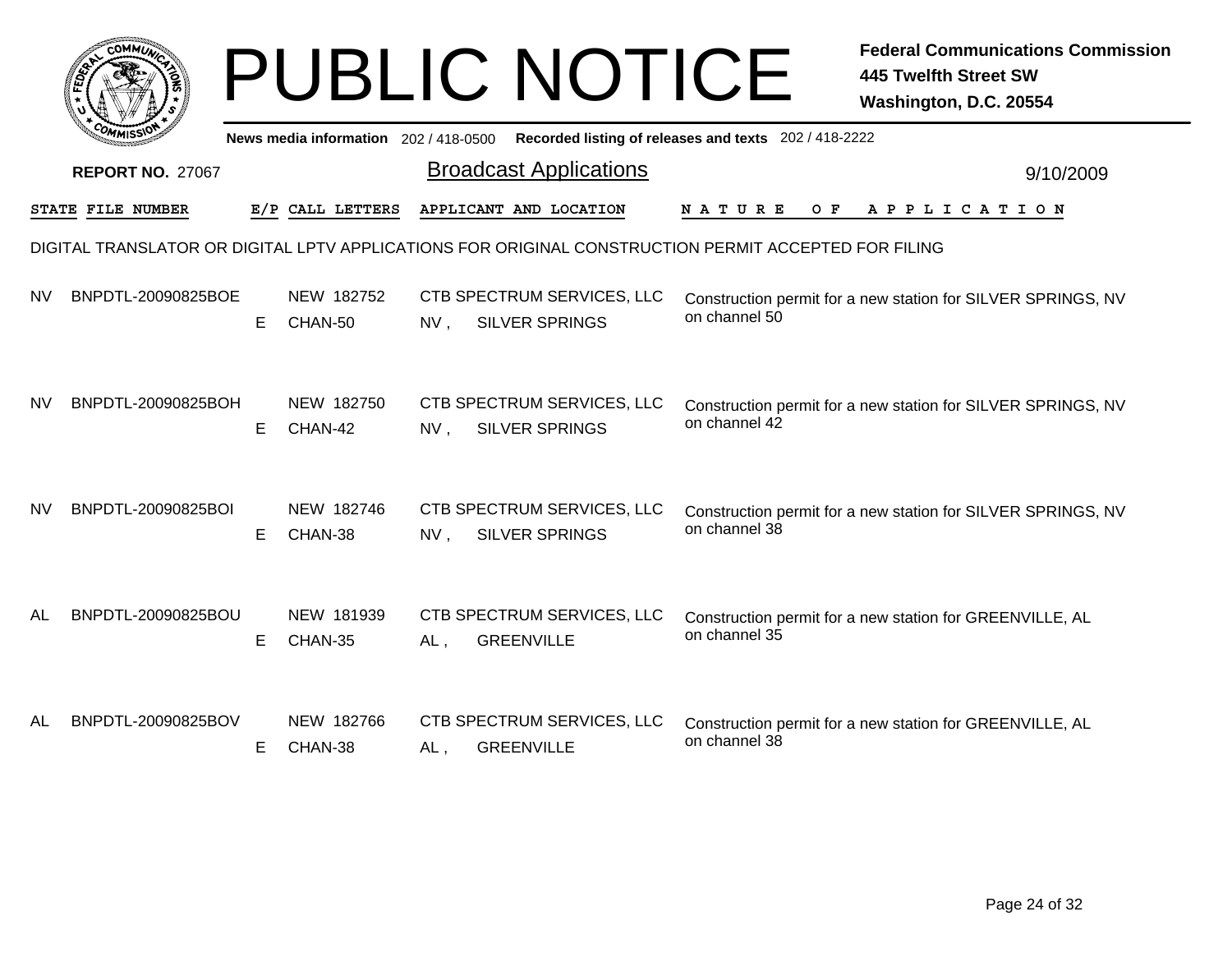|           |                         |    |                                     | <b>PUBLIC NOTICE</b>                                   | <b>Federal Communications Commission</b><br><b>445 Twelfth Street SW</b><br>Washington, D.C. 20554   |
|-----------|-------------------------|----|-------------------------------------|--------------------------------------------------------|------------------------------------------------------------------------------------------------------|
|           |                         |    | News media information 202/418-0500 |                                                        | Recorded listing of releases and texts 202 / 418-2222                                                |
|           | <b>REPORT NO. 27067</b> |    |                                     | <b>Broadcast Applications</b>                          | 9/10/2009                                                                                            |
|           | STATE FILE NUMBER       |    | E/P CALL LETTERS                    | APPLICANT AND LOCATION                                 | N A T U R E<br>O F<br>A P P L I C A T I O N                                                          |
|           |                         |    |                                     |                                                        | DIGITAL TRANSLATOR OR DIGITAL LPTV APPLICATIONS FOR ORIGINAL CONSTRUCTION PERMIT ACCEPTED FOR FILING |
| AL        | BNPDTL-20090825BOW      | E. | NEW 182767<br>CHAN-44               | CTB SPECTRUM SERVICES, LLC<br><b>GREENVILLE</b><br>AL, | Construction permit for a new station for GREENVILLE, AL<br>on channel 44                            |
| <b>TX</b> | BNPDTL-20090825BPZ      | E. | NEW 181616<br>CHAN-40               | DAIJ MEDIA, LLC<br><b>CENTERVILLE</b><br>$TX$ ,        | Construction permit for a new station for CENTERVILLE, TX<br>on channel 40                           |
| <b>TX</b> | BNPDTL-20090825BQB      | E  | NEW 181615<br>CHAN-30               | DAIJ MEDIA, LLC<br><b>BRYAN</b><br>$TX$ ,              | Construction permit for a new station for BRYAN, TX<br>on channel 30                                 |
| <b>TX</b> | BNPDTL-20090825BQC      | E. | NEW 181614<br>CHAN-14               | DAIJ MEDIA, LLC<br><b>BRYAN</b><br>$TX$ ,              | Construction permit for a new station for BRYAN, TX<br>on channel 14                                 |
| TX.       | BNPDTL-20090825BQE      | Е. | NEW 181610<br>CHAN-22               | DAIJ MEDIA, LLC<br><b>BAY CITY</b><br>TX,              | Construction permit for a new station for BAY CITY, TX<br>on channel 22                              |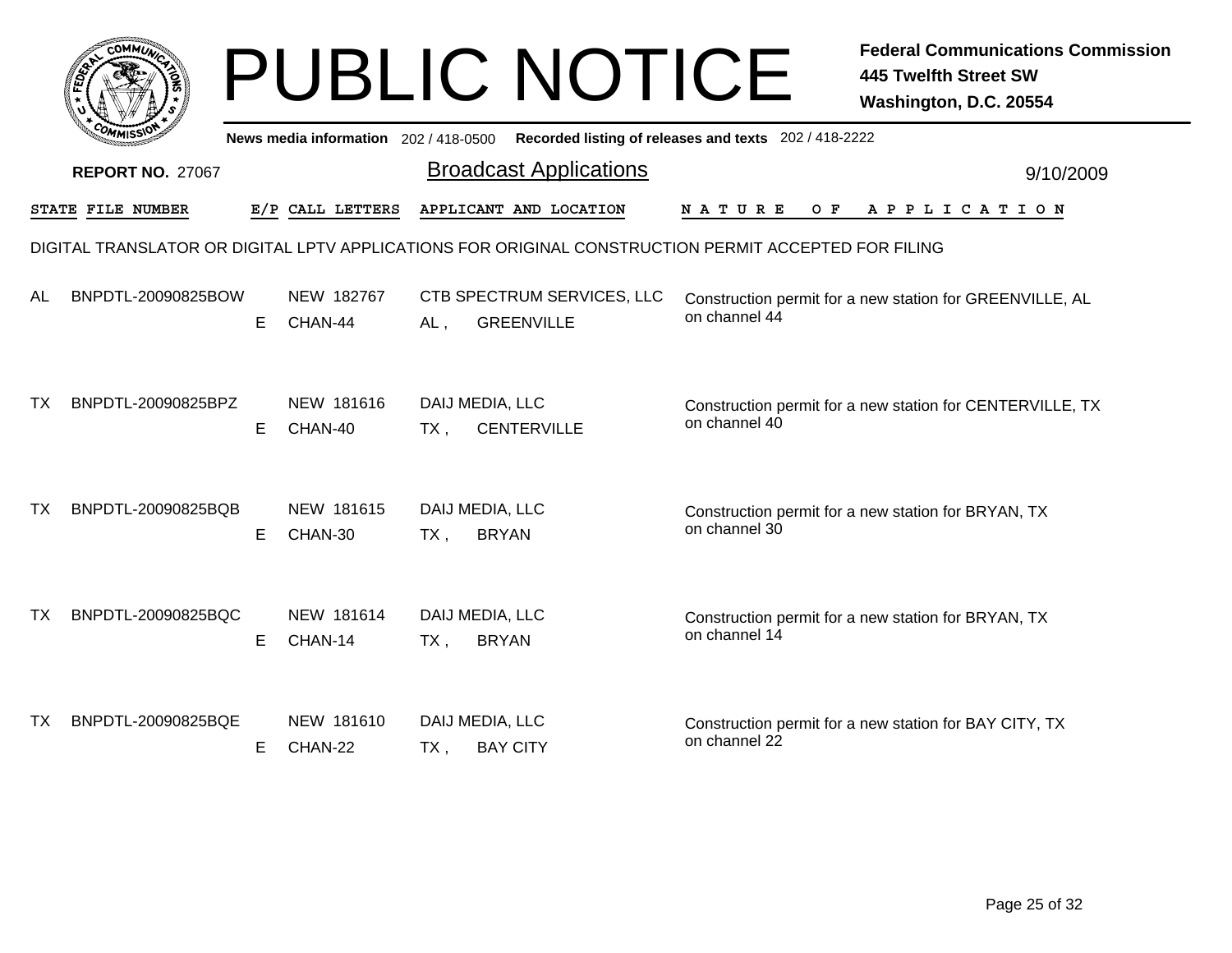|    | <b>COMMU</b>            |   |                                       | <b>PUBLIC NOTICE</b>                                               | <b>Federal Communications Commission</b><br><b>445 Twelfth Street SW</b><br>Washington, D.C. 20554   |
|----|-------------------------|---|---------------------------------------|--------------------------------------------------------------------|------------------------------------------------------------------------------------------------------|
|    |                         |   | News media information 202 / 418-0500 |                                                                    | Recorded listing of releases and texts 202 / 418-2222                                                |
|    | <b>REPORT NO. 27067</b> |   |                                       | <b>Broadcast Applications</b>                                      | 9/10/2009                                                                                            |
|    | STATE FILE NUMBER       |   | E/P CALL LETTERS                      | APPLICANT AND LOCATION                                             | N A T U R E<br>O F<br>A P P L I C A T I O N                                                          |
|    |                         |   |                                       |                                                                    | DIGITAL TRANSLATOR OR DIGITAL LPTV APPLICATIONS FOR ORIGINAL CONSTRUCTION PERMIT ACCEPTED FOR FILING |
| GU | BNPDTL-20090825BRU      | E | NEW 181420<br>CHAN-44                 | MARIANAS MEDIA INVESTORS,<br>INC.<br><b>TAMUNING</b><br>GU,        | Construction permit for a new station for TAMUNING, GU<br>on channel 44                              |
| GU | BNPDTL-20090825BRV      | E | NEW 181419<br>CHAN-42                 | <b>MARIANAS MEDIA INVESTORS,</b><br>INC.<br>GU,<br><b>TAMUNING</b> | Construction permit for a new station for TAMUNING, GU<br>on channel 42                              |
| GU | BNPDTL-20090825BRW      | E | NEW 181418<br>CHAN-40                 | <b>MARIANAS MEDIA INVESTORS,</b><br>INC.<br><b>TAMUNING</b><br>GU, | Construction permit for a new station for TAMUNING, GU<br>on channel 40                              |
| ТX | BNPDTL-20090825BTE      | E | NEW 181613<br>CHAN-36                 | DAIJ MEDIA, LLC<br><b>VICTORIA</b><br>TX.                          | Construction permit for a new station for VICTORIA, TX<br>on channel 36                              |
| AR | BNPDTL-20090825BUE      | Е | NEW 182776<br>CHAN-29                 | <b>IRIS CARLOS</b><br>SPRINGDALE<br>AR,                            | Construction permit for a new station for SPRINGDALE, AR<br>on channel 29                            |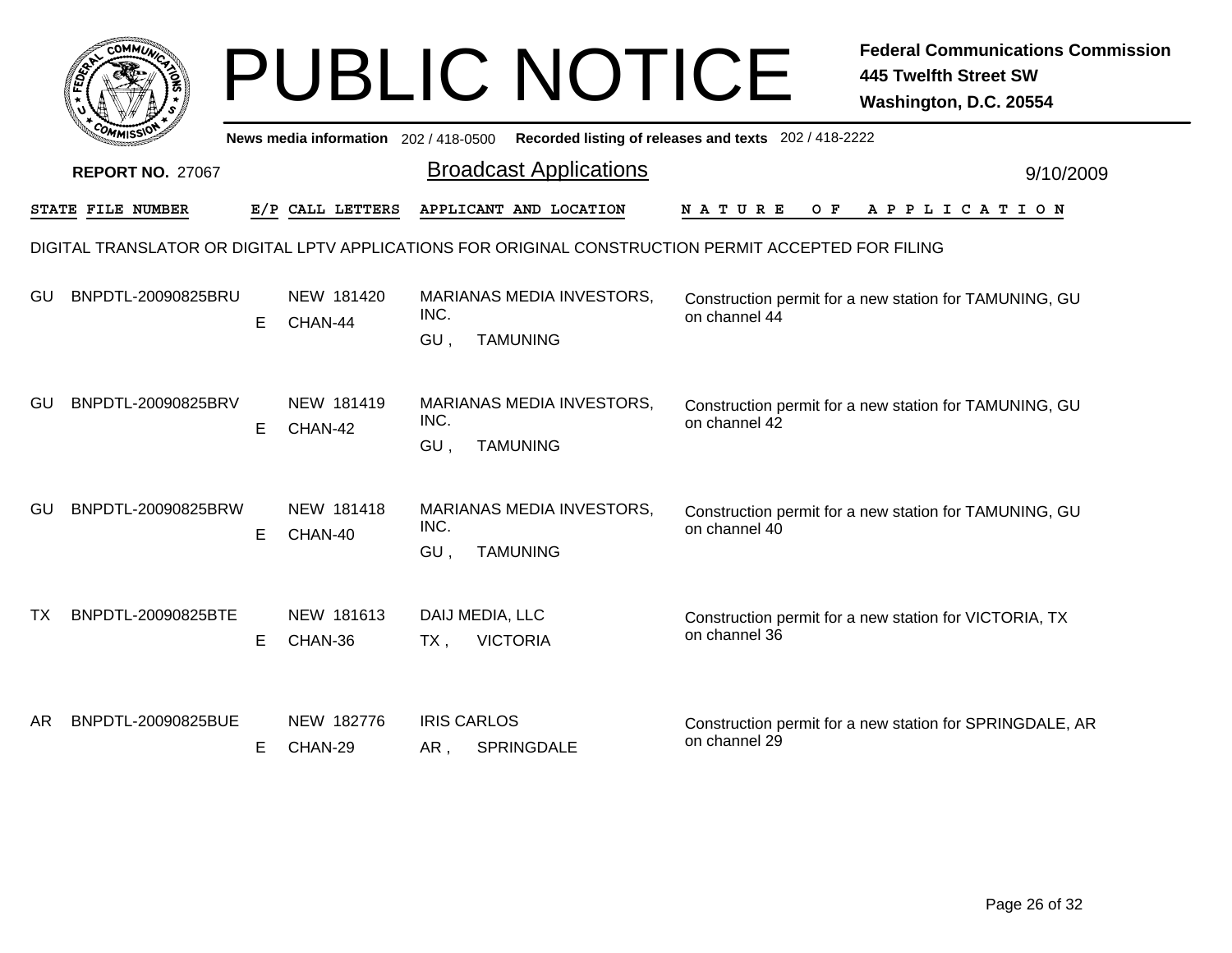|           |                          |    |                                       |                           | <b>PUBLIC NOTICE</b>                                                                                 |                                                       | <b>Federal Communications Commission</b><br><b>445 Twelfth Street SW</b><br>Washington, D.C. 20554 |
|-----------|--------------------------|----|---------------------------------------|---------------------------|------------------------------------------------------------------------------------------------------|-------------------------------------------------------|----------------------------------------------------------------------------------------------------|
|           |                          |    | News media information 202 / 418-0500 |                           |                                                                                                      | Recorded listing of releases and texts 202 / 418-2222 |                                                                                                    |
|           | <b>REPORT NO. 27067</b>  |    |                                       |                           | <b>Broadcast Applications</b>                                                                        |                                                       | 9/10/2009                                                                                          |
|           | <b>STATE FILE NUMBER</b> |    | E/P CALL LETTERS                      |                           | APPLICANT AND LOCATION                                                                               | N A T U R E<br>O F                                    | A P P L I C A T I O N                                                                              |
|           |                          |    |                                       |                           | DIGITAL TRANSLATOR OR DIGITAL LPTV APPLICATIONS FOR ORIGINAL CONSTRUCTION PERMIT ACCEPTED FOR FILING |                                                       |                                                                                                    |
| AR.       | BNPDTL-20090825BUF       | E. | NEW 182479<br>CHAN-24                 | <b>IRIS CARLOS</b><br>AR, | SPRINGDALE                                                                                           | on channel 24                                         | Construction permit for a new station for SPRINGDALE, AR                                           |
| GA.       | BNPDTL-20090825BXD       | E  | NEW 181488<br>CHAN-26                 | GA,                       | MINISTERIOS CAMINO DE<br>SANTIDAD, INC.<br>WOODVILLE                                                 | on channel 26                                         | Construction permit for a new station for WOODVILLE, GA                                            |
| <b>GA</b> | BNPDTL-20090825BXG       | E. | NEW 181215<br>CHAN-34                 | GA,                       | MINISTERIOS CAMINO DE<br>SANTIDAD, INC.<br><b>WASHINGTON</b>                                         | on channel 34                                         | Construction permit for a new station for WASHINGTON, GA                                           |
| GA        | BNPDTL-20090903ADM       | E  | NEW 183170<br>CHAN-26                 | GA.                       | <b>TUGART PROPERTIES, LLC</b><br><b>HELEN</b>                                                        | on channel 26                                         | Construction permit for a new station for HELEN, GA                                                |
| UT        | BNPDTT-20090904AAA       | Е  | NEW 183181<br>CHAN-35                 | UT,                       | <b>WESTERN KANE COUNTY</b><br>SPECIAL SERVICE DISTRICT #1<br><b>ALTON</b>                            | on channel 35                                         | Construction permit for a new station for ALTON, UT                                                |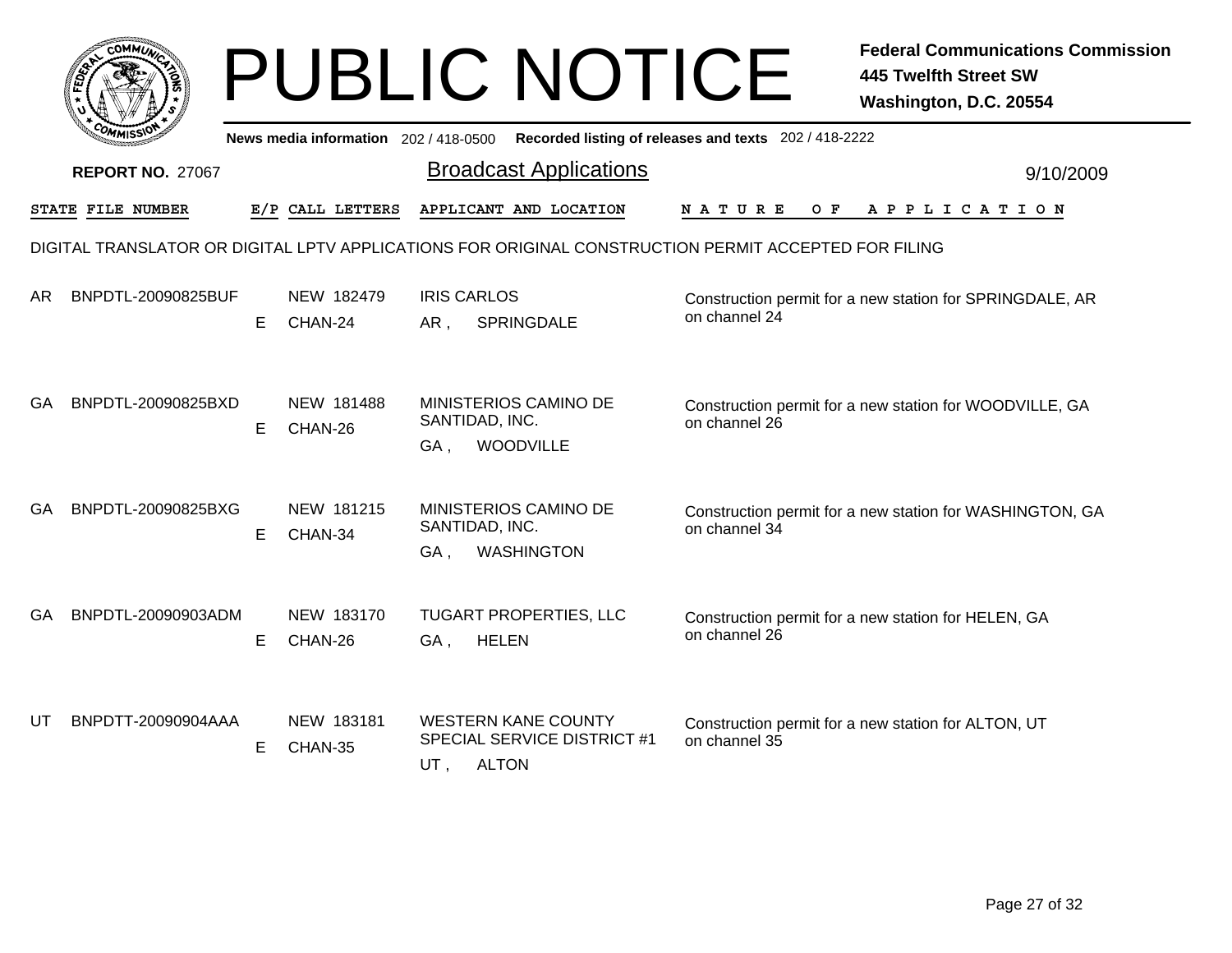|           |                          |    |                                       |                       | <b>PUBLIC NOTICE</b>                                                                                 |                                                       | <b>Federal Communications Commission</b><br><b>445 Twelfth Street SW</b><br>Washington, D.C. 20554 |
|-----------|--------------------------|----|---------------------------------------|-----------------------|------------------------------------------------------------------------------------------------------|-------------------------------------------------------|----------------------------------------------------------------------------------------------------|
|           |                          |    | News media information 202 / 418-0500 |                       |                                                                                                      | Recorded listing of releases and texts 202 / 418-2222 |                                                                                                    |
|           | <b>REPORT NO. 27067</b>  |    |                                       |                       | <b>Broadcast Applications</b>                                                                        |                                                       | 9/10/2009                                                                                          |
|           | <b>STATE FILE NUMBER</b> |    | E/P CALL LETTERS                      |                       | APPLICANT AND LOCATION                                                                               | N A T U R E<br>O F                                    | A P P L I C A T I O N                                                                              |
|           |                          |    |                                       |                       | DIGITAL TRANSLATOR OR DIGITAL LPTV APPLICATIONS FOR ORIGINAL CONSTRUCTION PERMIT ACCEPTED FOR FILING |                                                       |                                                                                                    |
| UT        | BNPDTT-20090904AAC       | E. | NEW 183183<br>CHAN-46                 | UT.                   | SANPETE COUNTY<br><b>MAYFIELD</b>                                                                    | on channel 46                                         | Construction permit for a new station for MAYFIELD, UT                                             |
| NM        | BNPDTL-20090904AAG       | E. | NEW 183178<br>CHAN-17                 | VOICE, INC.<br>$NM$ . | NATIVE AMERICAN CHRISTIAN<br><b>FRUITLAND</b>                                                        | on channel 17                                         | Construction permit for a new station for FRUITLAND, NM                                            |
| <b>SC</b> | BNPDTL-20090904ACC       | E. | NEW 183158<br>CHAN-33                 | SC,                   | MILLER COMMUNICATIONS, INC.<br><b>FLORENCE</b>                                                       | on channel 33                                         | Construction permit for a new station for FLORENCE, SC                                             |
| <b>SC</b> | BNPDTL-20090904ACE       | E. | NEW 183156<br>CHAN-14                 | SC,                   | MILLER COMMUNICATIONS, INC.<br><b>FLORENCE</b>                                                       | on channel 14                                         | Construction permit for a new station for FLORENCE, SC                                             |
| ТX        | BNPDTL-20090908AAK       | E. | NEW 183198<br>CHAN-49                 | INC.<br>$TX$ ,        | SPIRIT OF PRAYER MINISTRIES<br><b>BEAUMONT</b>                                                       | on channel 49                                         | Construction permit for a new station for BEAUMONT, TX                                             |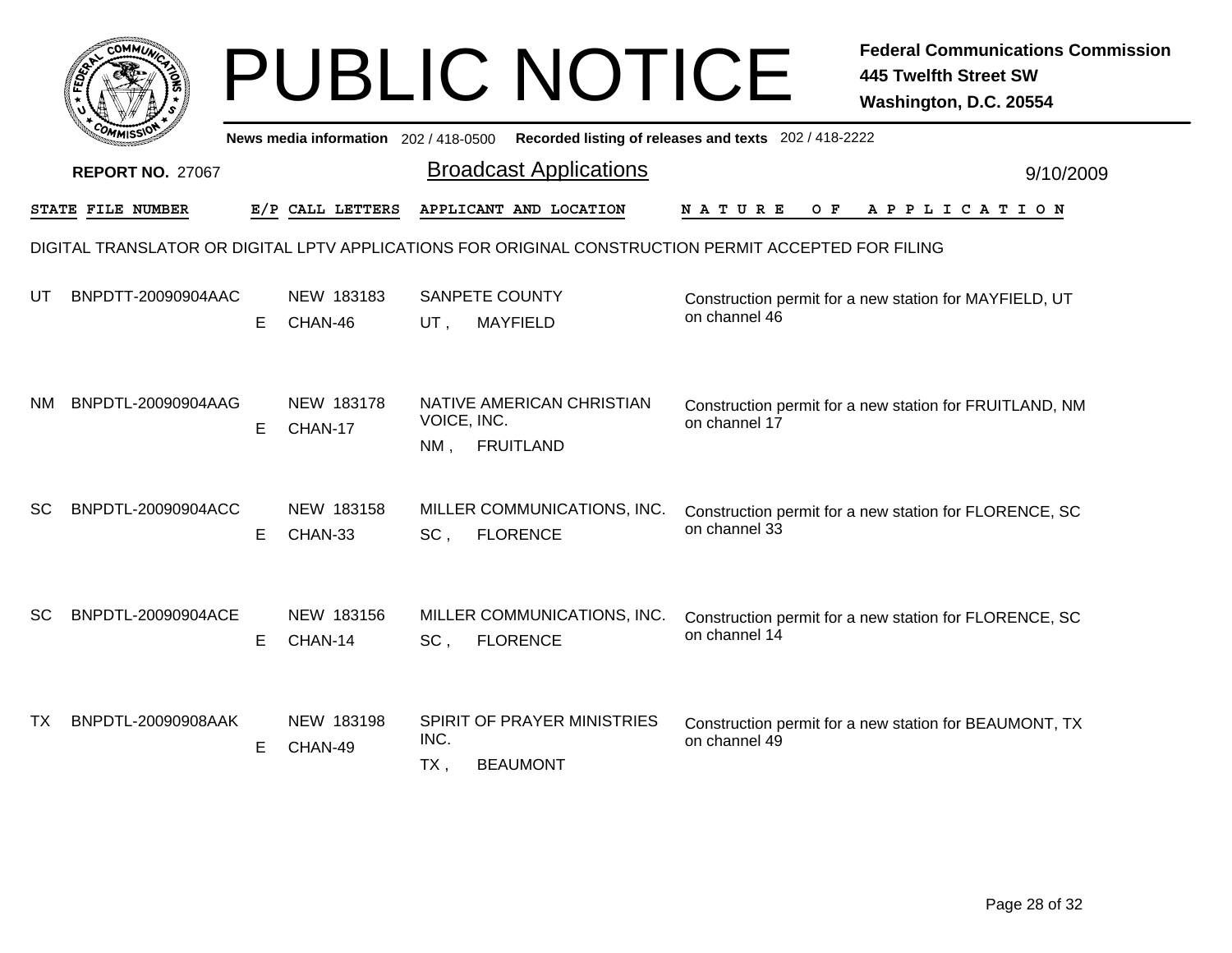|     | <b>COMMU</b>            |    |                                       |                 | <b>PUBLIC NOTICE</b>                                                                                 |                                                       | <b>Federal Communications Commission</b><br><b>445 Twelfth Street SW</b><br>Washington, D.C. 20554 |
|-----|-------------------------|----|---------------------------------------|-----------------|------------------------------------------------------------------------------------------------------|-------------------------------------------------------|----------------------------------------------------------------------------------------------------|
|     |                         |    | News media information 202 / 418-0500 |                 |                                                                                                      | Recorded listing of releases and texts 202 / 418-2222 |                                                                                                    |
|     | <b>REPORT NO. 27067</b> |    |                                       |                 | <b>Broadcast Applications</b>                                                                        |                                                       | 9/10/2009                                                                                          |
|     | STATE FILE NUMBER       |    | E/P CALL LETTERS                      |                 | APPLICANT AND LOCATION                                                                               | N A T U R E<br>O F                                    | A P P L I C A T I O N                                                                              |
|     |                         |    |                                       |                 | DIGITAL TRANSLATOR OR DIGITAL LPTV APPLICATIONS FOR ORIGINAL CONSTRUCTION PERMIT ACCEPTED FOR FILING |                                                       |                                                                                                    |
| ТX  | BNPDVL-20090908AAM      | E. | NEW 183200<br>CHAN-3                  | INC.<br>$TX$ ,  | SPIRIT OF PRAYER MINISTRIES<br><b>BEAUMONT</b>                                                       | on channel 3                                          | Construction permit for a new station for BEAUMONT, TX                                             |
| ТX  | BNPDTL-20090908AAP      | E  | NEW 183208<br>CHAN-21                 | INC.<br>$TX$ ,  | <b>SPIRIT OF PRAYER MINISTRIES</b><br>EL PASO                                                        | on channel 21                                         | Construction permit for a new station for EL PASO, TX                                              |
| ТX  | BNPDTL-20090908AAS      | E. | NEW 183213<br>CHAN-38                 | INC.<br>$TX$ ,  | SPIRIT OF PRAYER MINISTRIES<br>EL PASO                                                               | on channel 38                                         | Construction permit for a new station for EL PASO, TX                                              |
| CO. | BNPDTT-20090908AAT      | E  | NEW 183215<br>CHAN-47                 | <b>DISTRICT</b> | <b>VALLEY METRO RECREATION</b><br>CO, HOEHNE                                                         | on channel 47                                         | Construction permit for a new station for HOEHNE, CO                                               |
| NY. | BNPDTL-20090908AAV      | E. | NEW 183216<br>CHAN-32                 | INC.<br>NY,     | SPIRIT OF PRAYER MINISTRIES<br>EL PASO                                                               | on channel 32                                         | Construction permit for a new station for EL PASO, NY                                              |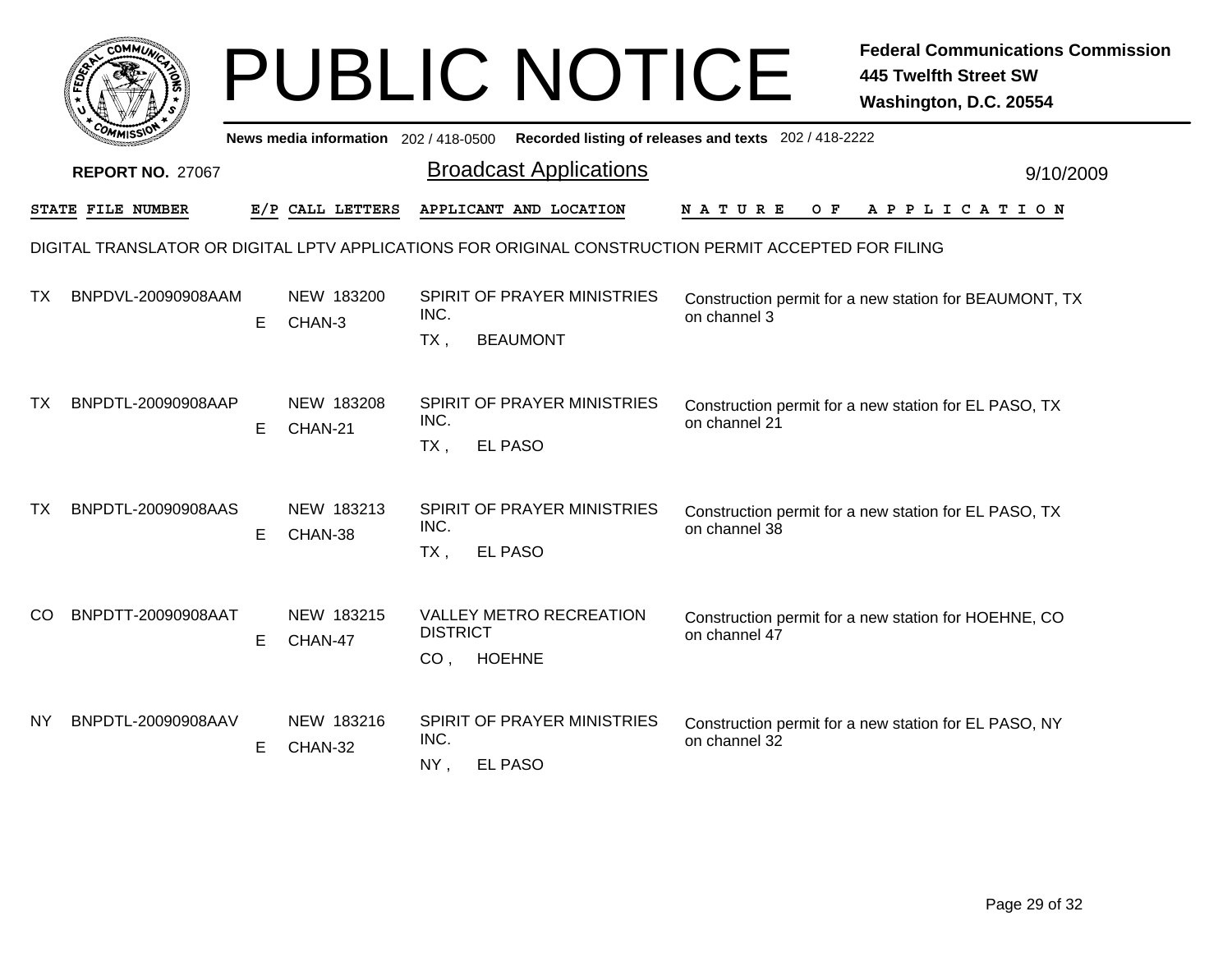|           | <b>COMMUN</b>           |    |                                     | <b>PUBLIC NOTICE</b>                                                                  | <b>Federal Communications Commission</b><br><b>445 Twelfth Street SW</b><br>Washington, D.C. 20554   |  |
|-----------|-------------------------|----|-------------------------------------|---------------------------------------------------------------------------------------|------------------------------------------------------------------------------------------------------|--|
|           |                         |    | News media information 202/418-0500 |                                                                                       | Recorded listing of releases and texts 202 / 418-2222                                                |  |
|           | <b>REPORT NO. 27067</b> |    |                                     | <b>Broadcast Applications</b>                                                         | 9/10/2009                                                                                            |  |
|           | STATE FILE NUMBER       |    | E/P CALL LETTERS                    | APPLICANT AND LOCATION                                                                | N A T U R E<br>O F<br>A P P L I C A T I O N                                                          |  |
|           |                         |    |                                     |                                                                                       | DIGITAL TRANSLATOR OR DIGITAL LPTV APPLICATIONS FOR ORIGINAL CONSTRUCTION PERMIT ACCEPTED FOR FILING |  |
| FL.       | BNPDVL-20090908AAX      | E. | NEW 183212<br>CHAN-6                | THE E THREE ORGANIZATION<br><b>KEY WEST</b><br>FL,                                    | Construction permit for a new station for KEY WEST, FL<br>on channel 6                               |  |
| ТX        | BNPDTL-20090908AAZ      | E. | NEW 183206<br>CHAN-43               | <b>GRANBURY</b><br>COMMUNICATIONS, INC<br><b>LINGLEVILLE</b><br>$TX$ ,                | Construction permit for a new station for LINGLEVILLE, TX<br>on channel 43                           |  |
| <b>TX</b> | BNPDTL-20090908ABA      | E. | NEW 183205<br>CHAN-39               | <b>GRANBURY</b><br>COMMUNICATIONS, INC<br>LINGLEVILLE<br>$TX$ ,                       | Construction permit for a new station for LINGLEVILLE, TX<br>on channel 39                           |  |
| <b>CO</b> | BNPDTT-20090908ABB      | E. | NEW 183218<br>CHAN-45               | <b>VALLEY METRO RECREATION</b><br><b>DISTRICT</b><br><b>HOEHNE</b><br>CO <sub>1</sub> | Construction permit for a new station for HOEHNE, CO<br>on channel 45                                |  |
| FL.       | BNPDTL-20090908ABC      | Е  | NEW 183219<br>CHAN-20               | THE E THREE ORGANIZATION<br><b>KEY WEST</b><br>FL.                                    | Construction permit for a new station for KEY WEST, FL<br>on channel 20                              |  |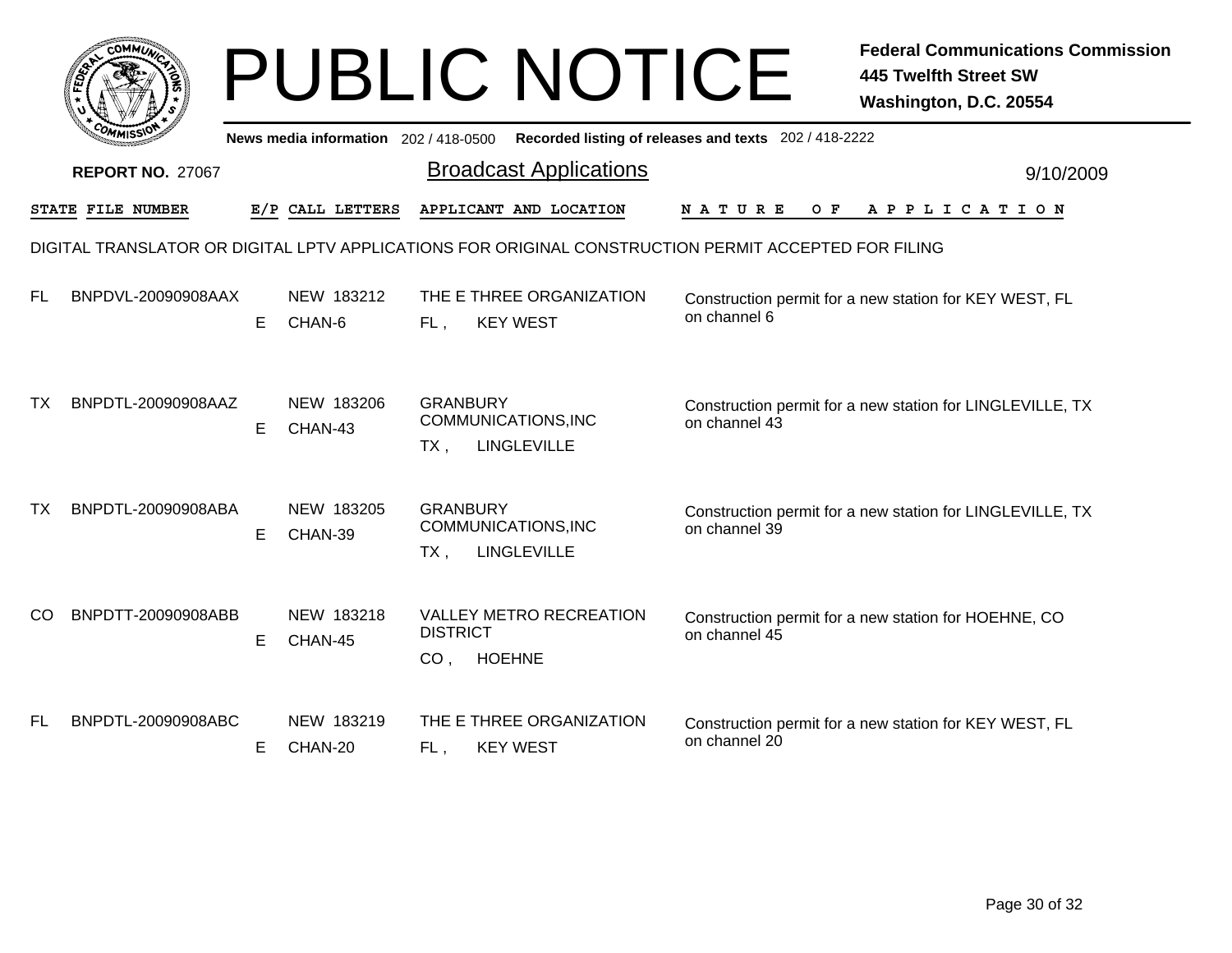| COMMUN                    |   |                                     |                | <b>PUBLIC NOTICE</b>                                                                                 |                                                       | <b>Federal Communications Commission</b><br><b>445 Twelfth Street SW</b><br>Washington, D.C. 20554                     |
|---------------------------|---|-------------------------------------|----------------|------------------------------------------------------------------------------------------------------|-------------------------------------------------------|------------------------------------------------------------------------------------------------------------------------|
|                           |   | News media information 202/418-0500 |                |                                                                                                      | Recorded listing of releases and texts 202 / 418-2222 |                                                                                                                        |
| <b>REPORT NO. 27067</b>   |   |                                     |                | <b>Broadcast Applications</b>                                                                        |                                                       | 9/10/2009                                                                                                              |
| STATE FILE NUMBER         |   | E/P CALL LETTERS                    |                | APPLICANT AND LOCATION                                                                               | <b>NATURE</b><br>O F                                  | A P P L I C A T I O N                                                                                                  |
|                           |   |                                     |                | DIGITAL TRANSLATOR OR DIGITAL LPTV APPLICATIONS FOR ORIGINAL CONSTRUCTION PERMIT ACCEPTED FOR FILING |                                                       |                                                                                                                        |
| FL<br>BNPDTL-20090908ABD  | Е | NEW 183220<br>CHAN-30               | FL,            | THE E THREE ORGANIZATION<br>LIVE OAK                                                                 | on channel 30                                         | Construction permit for a new station for LIVE OAK, FL                                                                 |
| SC<br>BNPDVL-20090908ABE  | E | NEW 183221<br>CHAN-5                | INC.<br>SC,    | SPIRIT OF PRAYER MINISTRIES<br><b>MYRTLE BEACH</b>                                                   | on channel 5                                          | Construction permit for a new station for MYRTLE BEACH, SC                                                             |
|                           |   |                                     |                | FM BOOSTER APPLICATIONS FOR ORIGINAL CONSTRUCTION PERMIT ACCEPTED FOR FILING                         |                                                       |                                                                                                                        |
| BNPFTB-20090821ABZ<br>NV. | Е | 106.9 MHZ                           | NV,            | KONV-1 181108 KEMP COMMUNICATIONS, INC.<br><b>APEX</b>                                               | CP New Station.<br>application for filing.            | Petitions to deny this application must be on file no later<br>than 30 days from the date of the notice accepting this |
| AΖ<br>BNPFTB-20090831ACQ  | Е | KJJJ-2 181248<br>102.3 MHZ          | AZ,            | <b>STEVEN M. GREELEY</b><br><b>KINGMAN</b>                                                           | CP New Station.<br>application for filing.            | Petitions to deny this application must be on file no later<br>than 30 days from the date of the notice accepting this |
| BNPFTB-20090902ACO<br>LA  | Е | WTIX-1 181034<br>94.3 MHZ           | INC.<br>$LA$ , | FLEUR DE LIS BROADCASTING,<br><b>NEW ORLEANS</b>                                                     | CP New Station.<br>application for filing.            | Petitions to deny this application must be on file no later<br>than 30 days from the date of the notice accepting this |